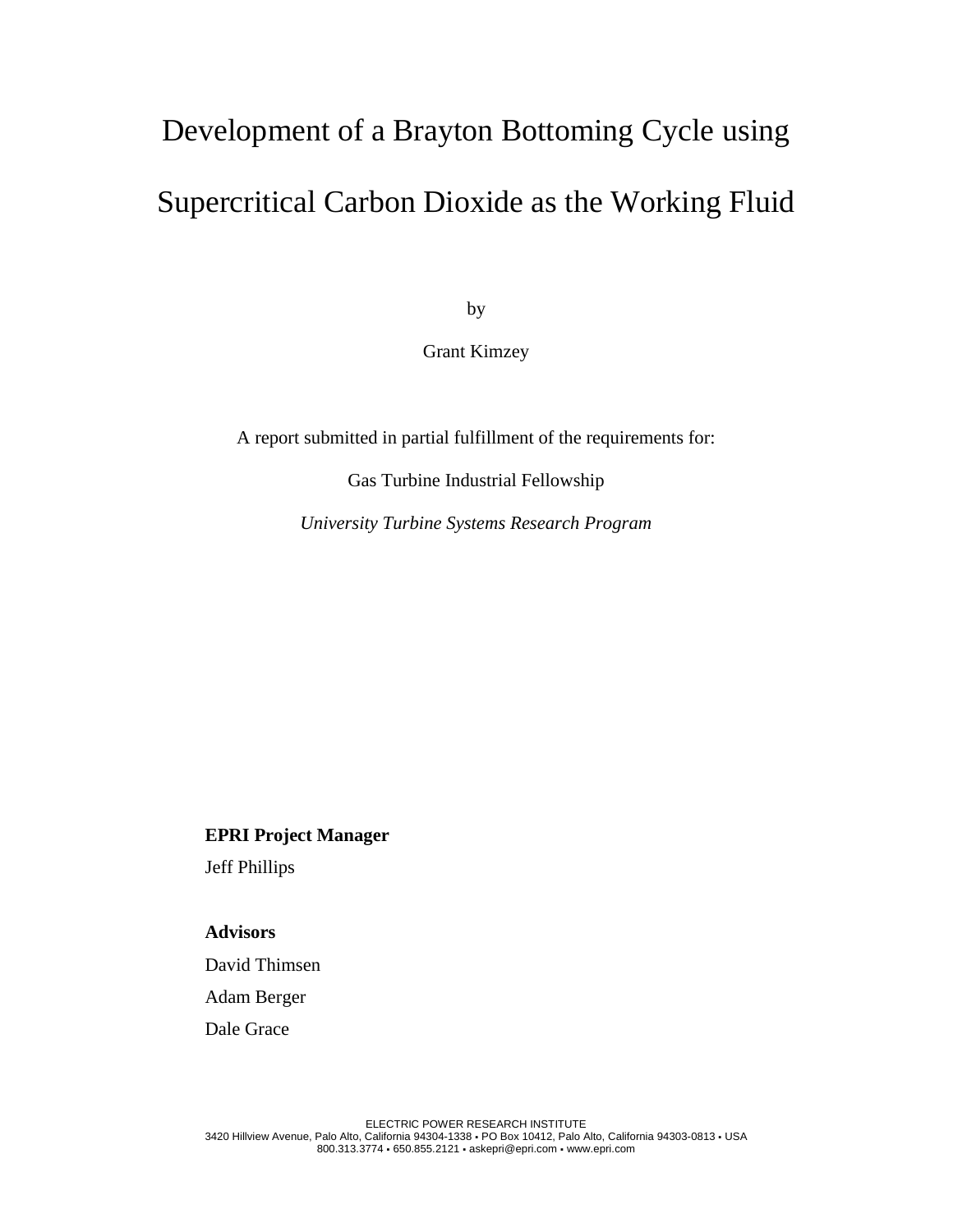# Table of Contents

| Proposed Cycles |  |
|-----------------|--|
|                 |  |
|                 |  |
|                 |  |
|                 |  |
|                 |  |
|                 |  |
|                 |  |
|                 |  |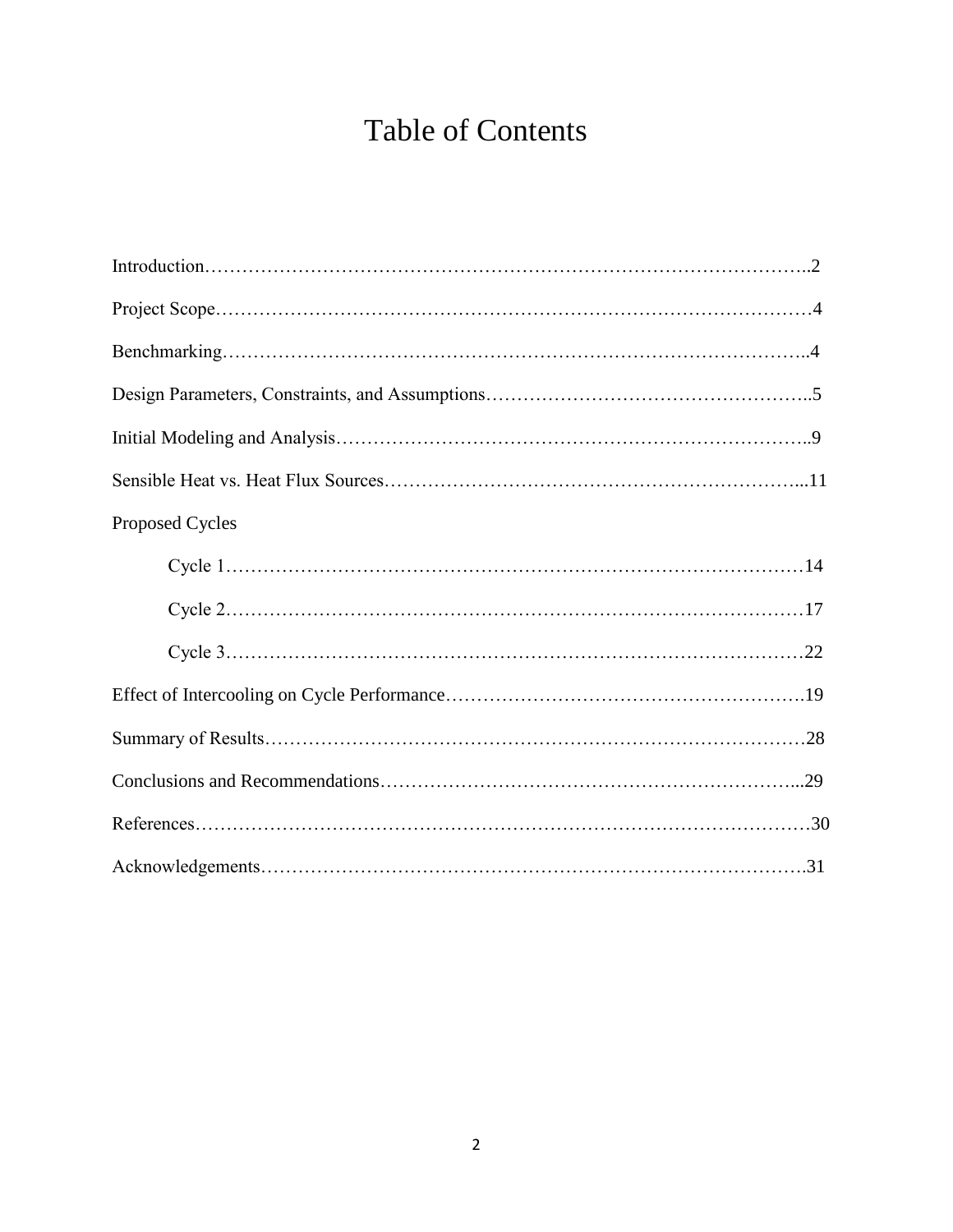### Introduction

Inherent in any power cycle is the ultimate rejection of a significant amount of thermal energy, which exits the system either by heat transfer in a closed cycle, or via thermal transport by exhaust gases in an open cycle. All heat that is rejected to the environment is heat that is not being used to generate power, so needless to say, a significant amount of effort is made to make as much use of this waste heat as possible. One method of recovering this waste heat is to integrate a secondary, or bottoming cycle into the system that essentially uses the waste heat of the primary, or topping cycle, as its heat source. The use of a bottoming cycle boosts the overall plant efficiency, meaning that more usable power is generated using the same amount of fuel.

 By far the most commonly encountered bottoming cycle today is the Rankine cycle, using steam as the working fluid. The Rankine cycle is very well researched, and is used worldwide, both in topping and bottoming cycle applications. Recently, however, a number of research teams have begun to look for an alternative to the classic steam cycle, with a growing focus on Brayton cycles using supercritical carbon dioxide (sCO2) as the working fluid.

Researchers claim that an sCO2 power cycle could potentially exhibit a higher thermal efficiency than steam cycles when operating between the same maximum and minimum cycle temperatures. In addition, the high energy density of sCO2 suggests that the size requirements for the turbomachinery used in an sCO2 power cycle could potentially be much lower than those used in steam cycle generation, which may result in lower capital costs.

As a result, a Brayton power cycle using sCO2 as the working fluid has the potential to replace the Rankine cycle in both topping cycle and bottoming cycle applications. To date, most research in the field has been dedicated to the use of sCO2 as the primary power cycle in nuclear applications. Additional research is being conducted regarding the use of an sCO2 cycle in other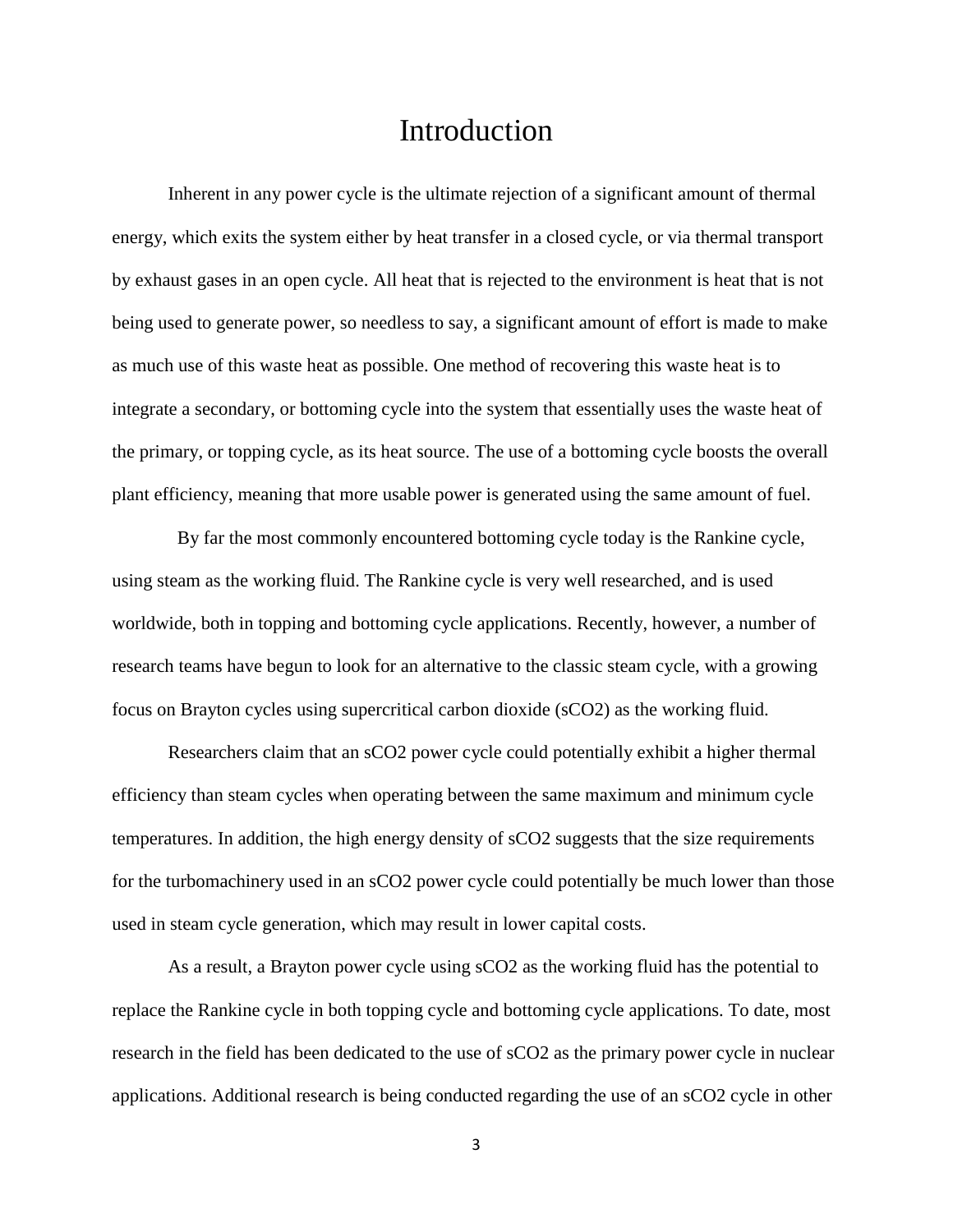primary cycle applications, but relatively little research has been aimed toward developing an sCO2 cycle that is well-suited to bottoming cycle applications.

# Project Scope

The primary focus of this project at the start was to verify claims that an sCO2 Brayton cycle would yield a marginally higher thermal efficiency than a Rankine steam cycle while operating between the same minimum and maximum temperatures. Three commonly proposed Brayton cycles were to be modeled and optimized, and their thermal efficiencies were to then be compared to a Rankine steam cycle operating under the same conditions. As will be discussed, the three proposed cycles turned out to be unsuitable for a bottoming cycle application, and were scrapped. At this point, the project scope evolved to include designing and modeling new potential cycle configurations, with the goal of creating a new cycle configuration that maximizes both efficiency and waste heat recovery. In all, nearly thirty different cycle configurations were conceived of, modeled, and evaluated. While most of these cycles turned out to be unsuitable for further development, three of the modeled cycles showed enough potential to be included in this report.

# Benchmarking

In order to gauge the performance of each cycle configuration, two modern combined cycles were selected as benchmarks. The two cycles chosen represent two opposite ends of a broad spectrum of combined cycles, ranging from low power, low temperature applications to high power, high temperature applications.

The first benchmark cycle is the Siemens H Class gas turbine. This cycle employs an internal combustion turbine fueled by natural gas as the topping cycle, with a 3 pressure level,

4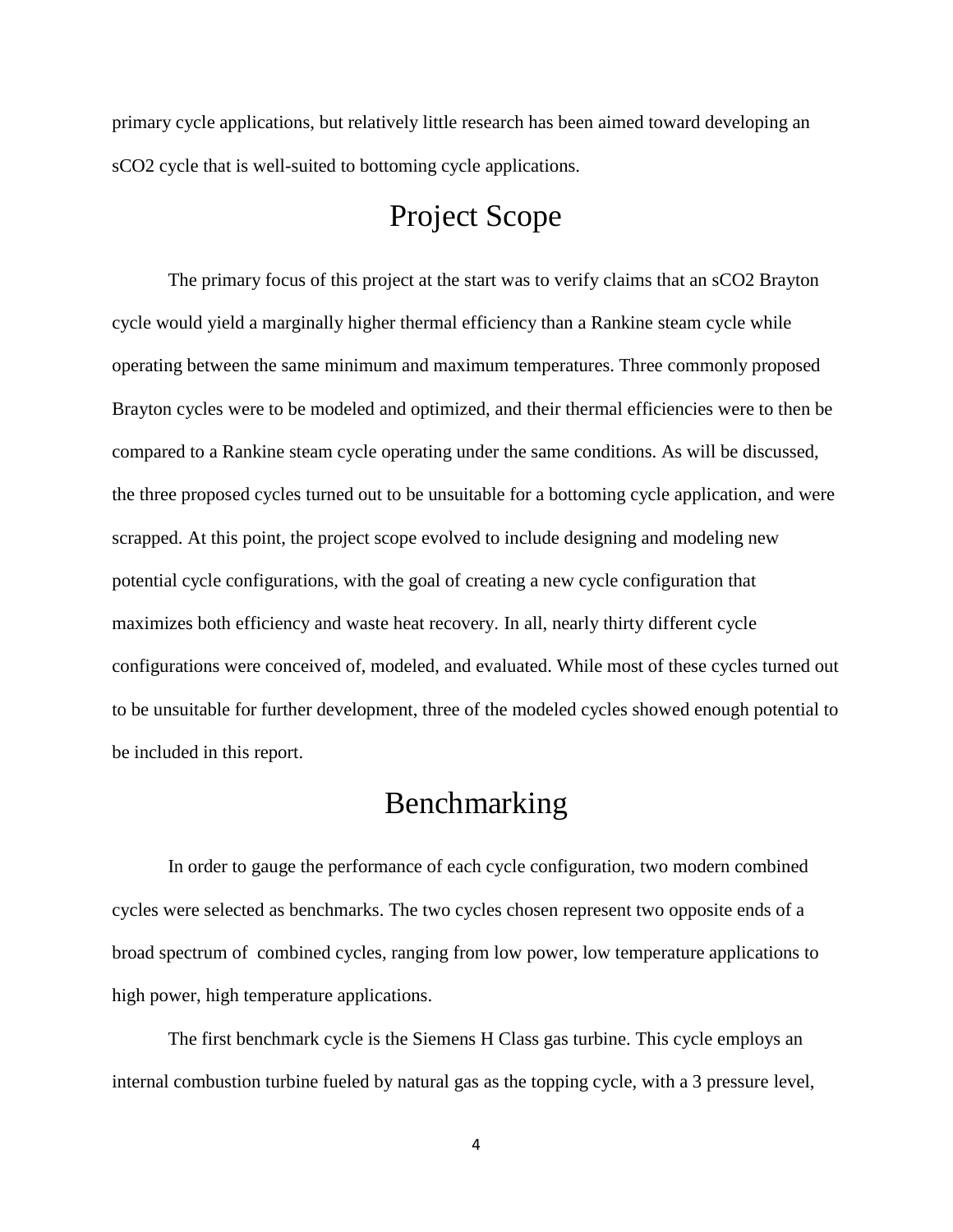reheat steam cycle as its bottoming cycle. This combined cycle system was chosen for its recordbreaking efficiency and power output, and it represents the high power, high temperature side of the spectrum. The other benchmark cycle is the GE LM6000, which also employs a natural gas topping cycle paired with a 2 pressure, non-reheat steam bottoming cycle, which represents the low temperature, low power side of the spectrum.

The modeling of each sCO2 cycle used the topping cycle exhaust properties to predict the power output of the sCO2 cycle if it were to be implemented as a bottoming cycle on the benchmark topping cycle. The power output of the sCO2 bottoming cycle can then be compared to the power output of the benchmark bottoming cycle in order to gauge its relative performance. Shown below are the most important properties of each benchmarked combined cycle.

| <b>Benchmark Combined Cycle</b>    | <b>Siemens H class</b> | <b>GE LM6000-PH</b>      |
|------------------------------------|------------------------|--------------------------|
| Topping Cycle Exhaust Flow Rate    | $820 \text{ kg/s}$     | $138.8 \text{ kg/s}$     |
| Topping Cycle Exhaust Temperature  | $625\text{ °C}$        | 471 $\mathrm{^{\circ}C}$ |
| <b>Bottoming Cycle Shaft Power</b> | 195 MW                 | 14 MW                    |

**Table 1. Key properties of benchmark combined cycles**

Source: Manufacturer's Data<sup>[1][2]</sup>

# Design Parameters, Constraints, and Assumptions

For the purposes of this project, some important assumptions were made in order to successfully model multiple cycles and compare their performance. Unless otherwise noted, the following assumptions were made for each case.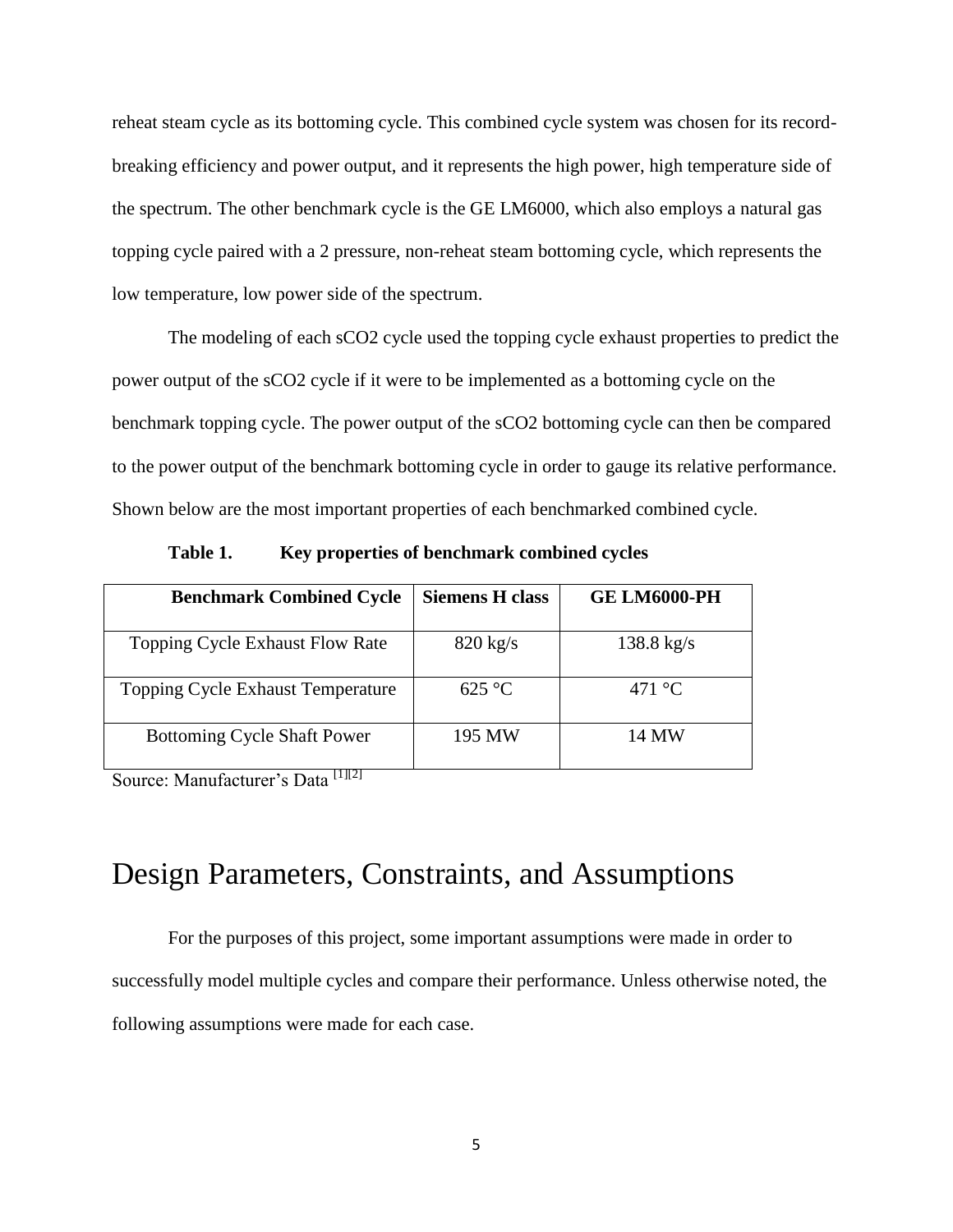### **Thermodynamic Fluid Properties**

There are assumptions made in "textbook" calculations which cannot be justified while analyzing sCO2 Brayton Cycles.

1. Ideal gas behavior

A real gas may be approximated as an ideal gas only at relatively low pressures and high temperatures. Generally, it is an accurate assumption if

$$
P_r = \frac{P}{P_{cr}} \ll 1 \text{ or } T_r = \frac{T}{T_{cr}} > 2
$$

Where  $P_{cr}$  is the pressure at the critical point and  $T_{cr}$  is the temperature at the critical point The cycles discussed in this report operate within the range of

36.9°C (310 K) <T< 604.9°C (878 K)

5000 kPa<P<27600 kPa

The critical point of CO2 is

| $T_{cr}$ | 304.19 K |
|----------|----------|
| $P_{cr}$ | 7380 kPa |

So the range of relative temperature and pressure is

 $1.02 < T_r < 2.89$ 

 $0.678 < P_r < 3.74$ 

which does not justify the use of the ideal gas assumption.

2. Constant specific heat capacity

Specific heat capacity is a very important property of gas, particularly when analyzing heat transfer and power cycles. A common assumption is that the specific heat of a gas remains constant through small changes in pressure and temperature. This assumption is not valid for a supercritical fluid, which is shown graphically in Figure 1.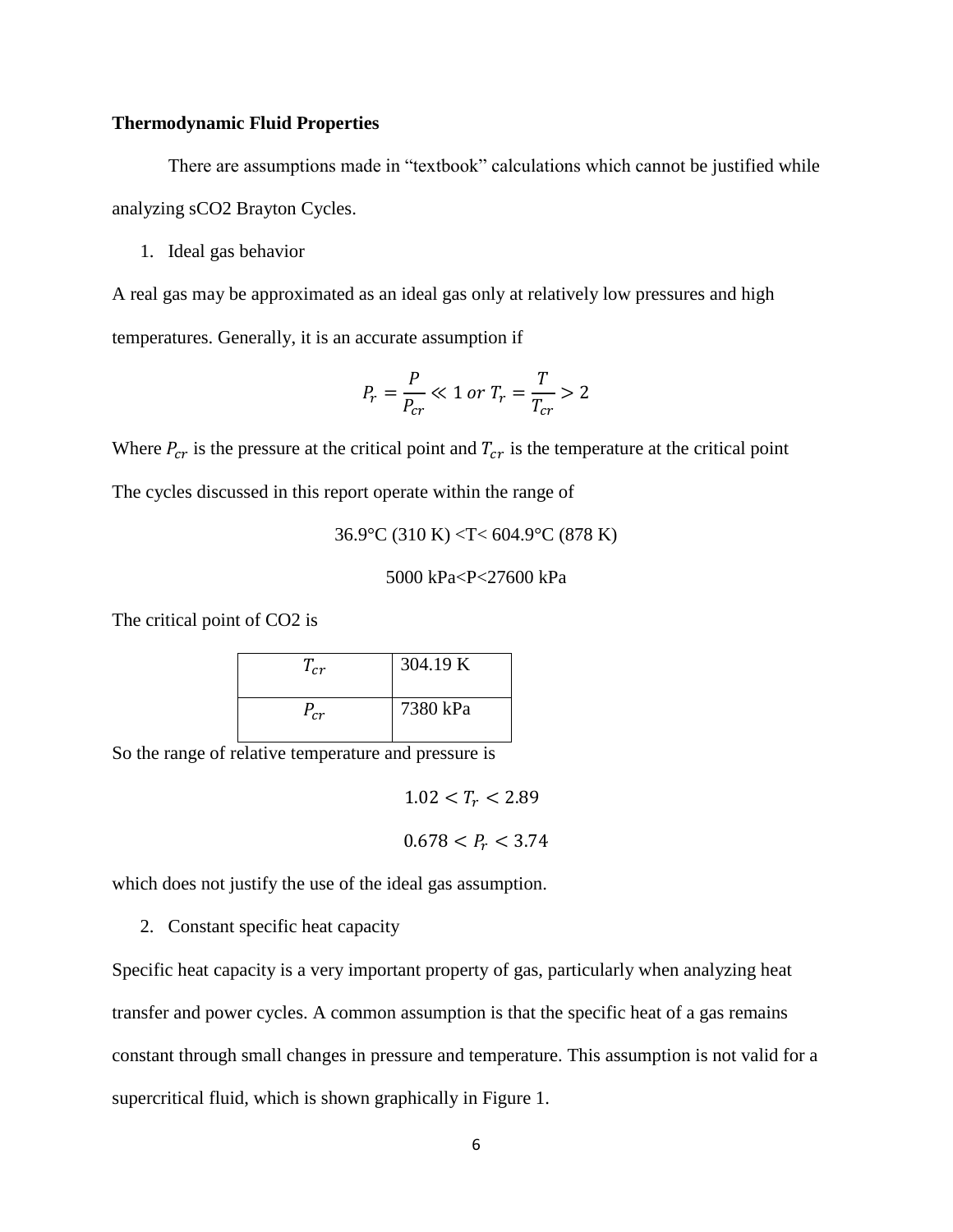

**Figure 1. Specific heat capacity of sCO2 vs Temperature, calculated using NIST REFPROP thermodynamic properties database**

The heat capacity varies substantially with temperature and with pressure, meaning the constant specific heat capacity assumption is invalid. Instead, fluid properties such as temperature and enthalpy are calculated directly using the NIST Reference Fluid Thermodynamic and Transport Properties Database (REFPROP) version 9.0.

### **Operating Constraints**

For the purposes of this project, some operating conditions were imposed in order to keep costs low and to create a realistic model. The maximum operating pressure is limited to 276 bar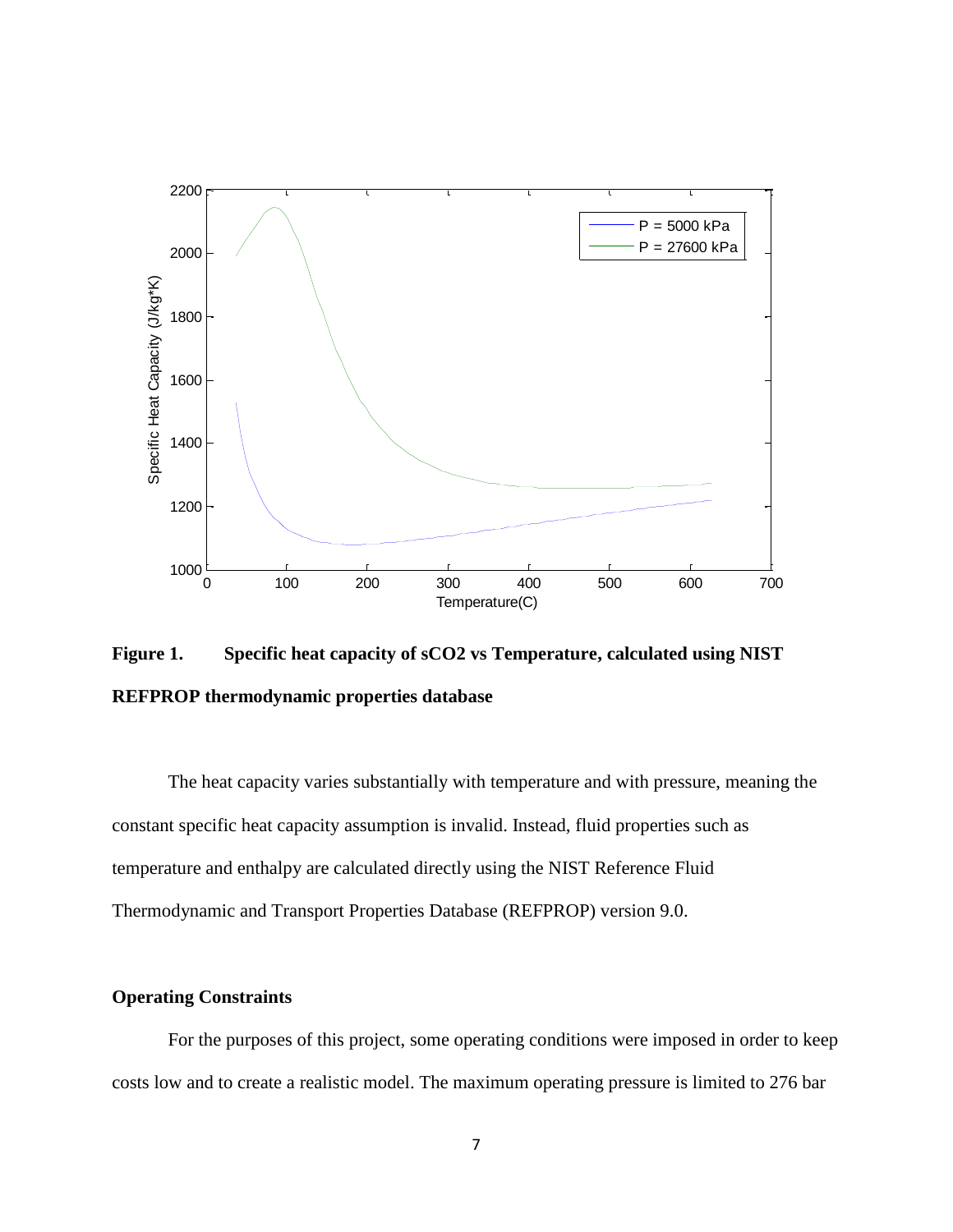(4000 PSI) in order to avoid using excessively thick piping and flanges. The maximum operating temperature is limited by the exhaust temperature of the topping cycle. The maximum temperature must be lower than the exhaust temperature by some temperature difference, which was chosen as 20 $\degree$  C for this project. Finally, the minimum temperature (compressor inlet temperature) is limited to 36.85° C.

### **Pressure Losses**

In the idealized Brayton cycle, all heating and cooling occurs isobarically, meaning that the pressure remains constant. Supercritical CO2 has a low viscosity, but nevertheless, pressure losses in the flow still occur within the heat exchangers and recuperators, and need to be accounted for while modeling evaluating the performance of a power cycle. In all of the following analyses, a 0.5% loss in pressure was assumed through each heat exchanger and through each recuperator.

#### **Isentropic Efficiencies of Turbines and Compressors**

For the idealized Brayton cycle, the working fluid is compressed and expanded isentropically, meaning that the entropy of the working fluid remains constant throughout the process. This will only occur if no heat is transferred to or from the working fluid during the process, and if the process is completely reversible. Because of inherent irreversibilities in actual processes, no real expansion or compression process is truly isentropic, so an assumed isentropic efficiency is used to describe the relative performance of the compressors and turbines. This analysis uses an assumed 85% isentropic compressor efficiency and an assumed 90% isentropic turbine efficiency.

8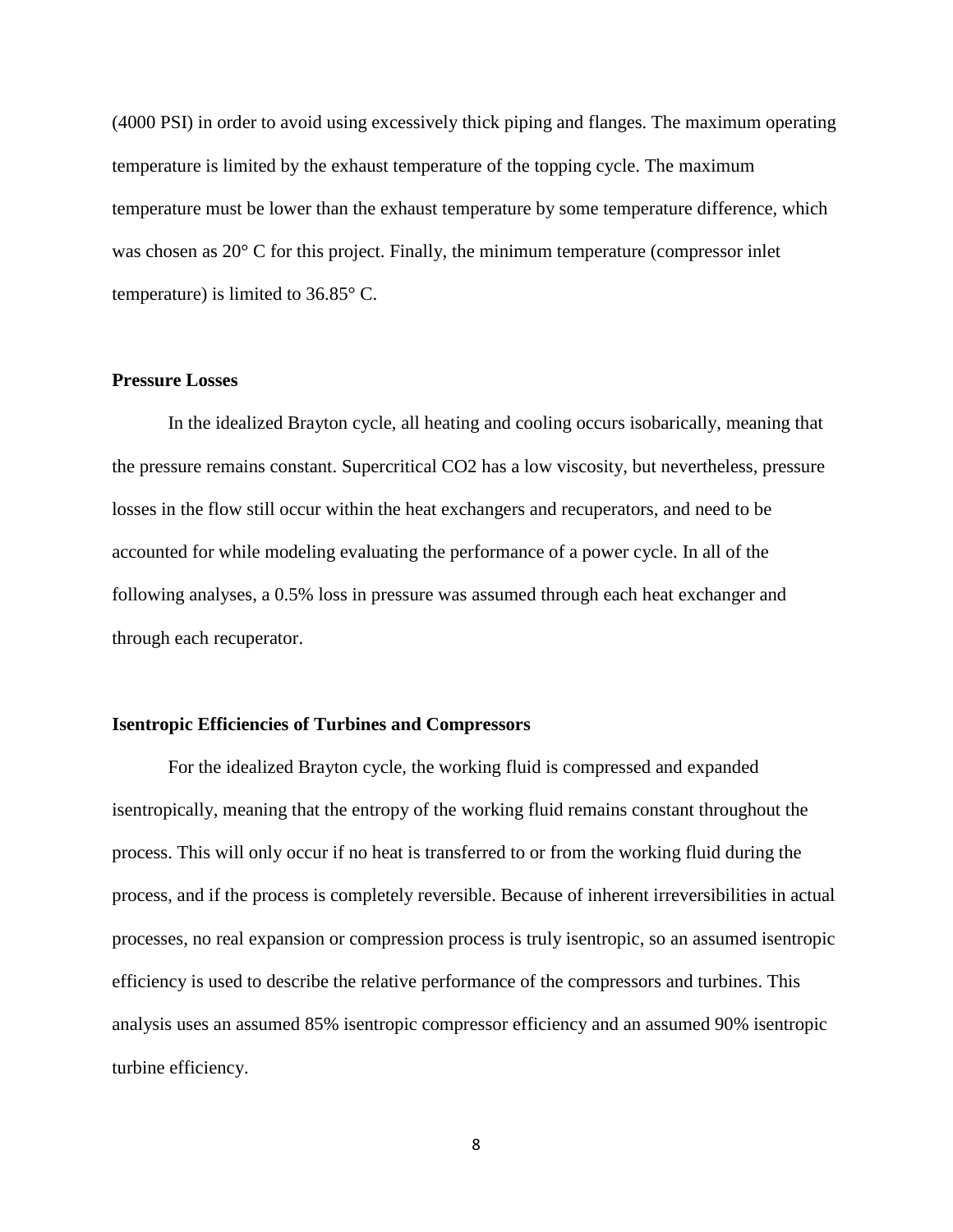### **Recuperator and Heat Exchanger Constraints**

A recuperator/heat exchanger can be constrained in one of two ways. The effectiveness may be defined, which describes the quantity of heat transferred in relation to the maximum possible quantity of heat transferred. The other way to constrain the system is by defining the minimum terminal temperature difference, or TTD. In the interest of maintaining control over the turbine inlet temperature(s), the TTD method was chosen. A low TTD corresponds to a high recuperator effectiveness, and a high recuperator effectiveness generally corresponds to a more efficient power-cycle. A conflict arises, however, because the cost of a highly effective recuperator is a much greater than the cost of a less effective recuperator. To keep costs within reason, all TTDs were chosen to be 20° C in this report.

### **Additional Assumptions**

The system is assumed to be in steady-state operation. The following analysis does not include information regarding performance while the cycle is ramping up or ramping down. The system is assumed to be adiabatic, with no heat being lost to the surroundings, other than from the precooler or intercooler if applicable.

### Initial Modeling and Analysis

At the start of this project, three proposed bottoming cycles were modeled, using the maximum exhaust temperature of the Siemens H class minus the appropriate TTD (20°C) as the maximum cycle temperature. All modeling efforts utilized MATLAB software, which accessed the NIST Reference Fluid Thermodynamic and Transport Properties Database (REFPROP) for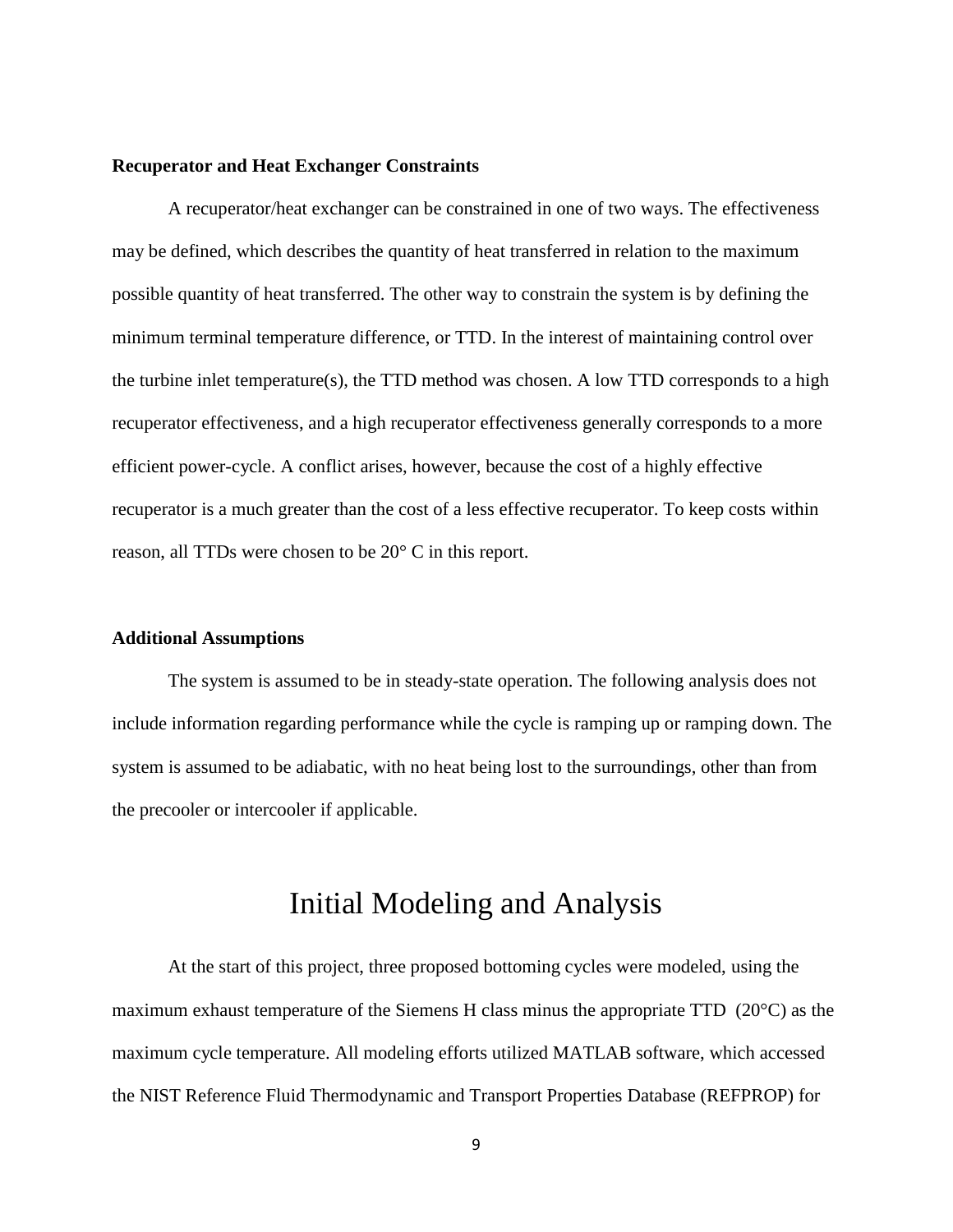all thermodynamic properties, and made the necessary calculations in order to predict the operating conditions and performance of each sCO2 cycle. Shown below are the three cycles modeled initially, along with their optimized thermal efficiency.



Simple Recuperated Cycle Thermal Efficiency  $= 40.3\%$ 

### **Figure 2. Simple Recuperated Cycle Flowsheet**



Recuperated Cycle with Recompression

Thermal Efficiency  $= 45.4\%$ 

**Figure 3. Recuperated Recompression Cycle Flowsheet**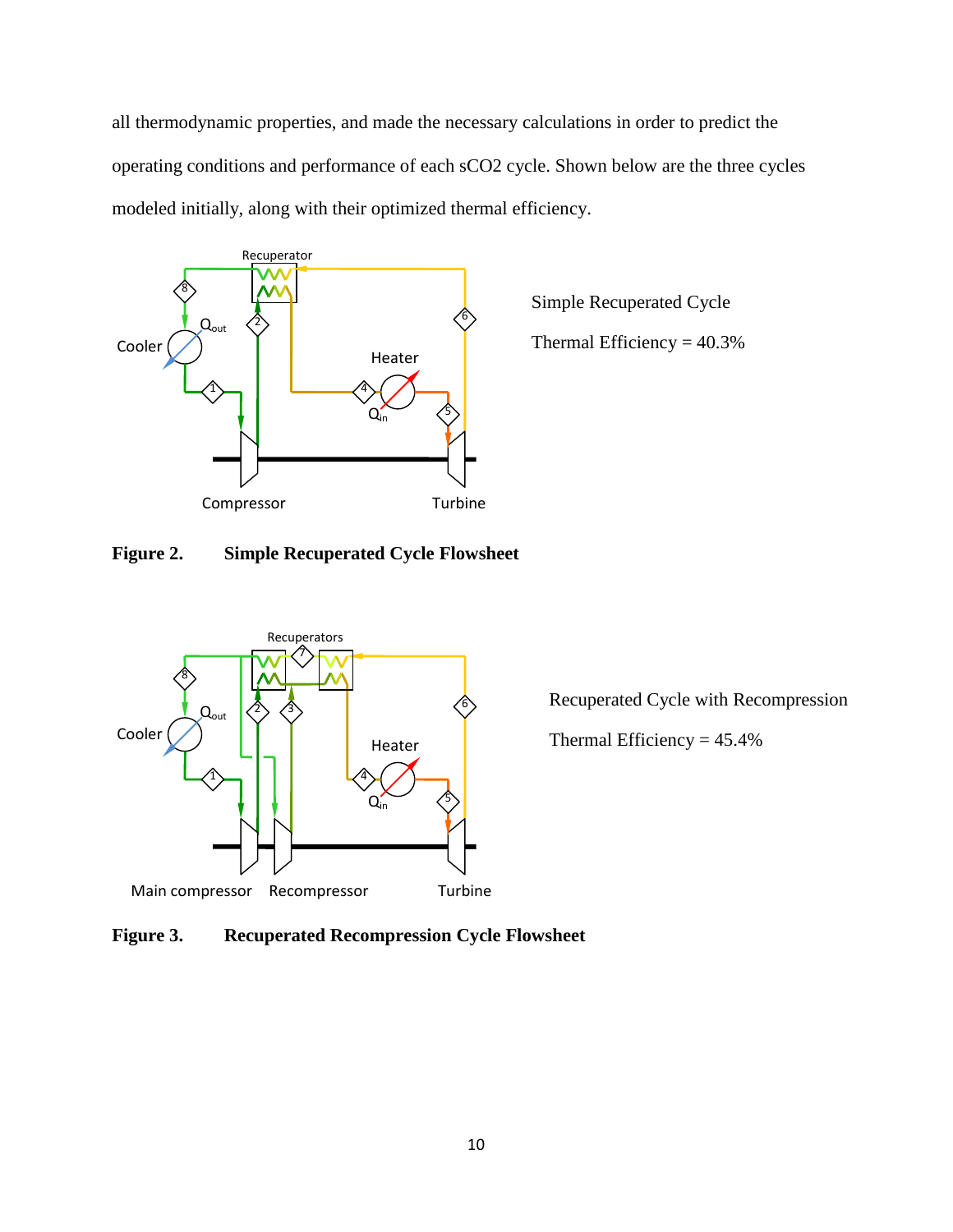

Recompression and Reheat Cycle Thermal Efficiency = 49.3%

### **Figure 4. Recompression and Reheat Cycle Flowsheet**

### Sensible Heat vs. Heat Flux Sources

After modeling the three proposed cycles, the results seemed to agree with claims that an sCO2 Brayton cycle may have slightly higher thermal efficiency than a Rankine steam cycle operating under the same maximum and minimum temperature. However, new information soon came into light, and additional considerations had to be taken into account.

A presentation by Echogen Power Systems included a discussion regarding the merits of a high efficiency power cycle. According to the presentation, a high cycle efficiency does not necessarily mean that it is well suited to a bottoming cycle application.<sup>[5]</sup> A distinction needs to be made between two different heat sources that are commonly encountered within the power generation industry. A heat flux source is one in which heat is not limited by temperature reduction. A good example of a heat flux source is a nuclear reaction. A nuclear power source will produce a constant heat flux regardless of the temperature in which the heat is being transferred. In contrast, a *sensible* heat source is one in which the heat available is heavily dependent on the temperature. A good example of a sensible heat source is the exhaust from a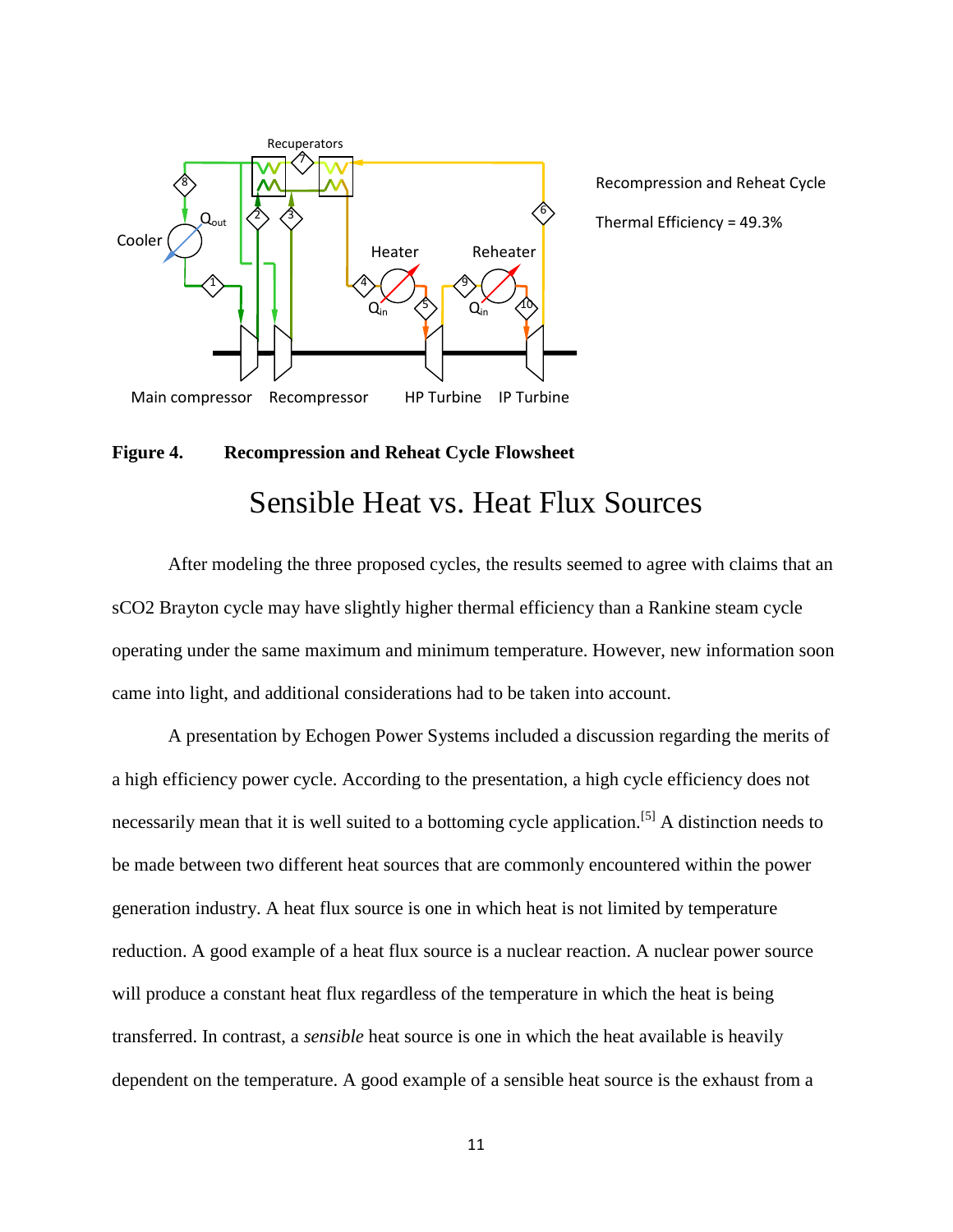combustion cycle. The heat available from a sensible heat source is roughly proportional to its temperature change, that is,  $Q \approx m_{\text{exhaust}} * c_{P,avg} * \Delta T_{\text{exhaust}}$ . A consequence of this property is that only a small portion of the available waste heat is recoverable at high temperatures. The commonly proposed cycles shown above are well suited to operating with a heat flux producing power source, but are not well suited to a sensible heat source, such as topping cycle exhaust.

For a more specific example of this effect, consider the simple recuperated cycle shown in Figure 5.



**Figure 5. Simple Recuperated Cycle Flowsheet**

While this cycle theoretically exceeds 40% efficiency when operating in tandem with the H class, the heater shown needs to be considered in greater detail. It is, in fact, a heat exchanger, whose goal is to transfer heat from the hot exhaust gas (its heat source), to the sCO2. For a heat exchanger to function, a temperature gradient must exist between the two flows, that is to say, the exhaust will always be at a higher temperature than the sCO2. This means that the exhaust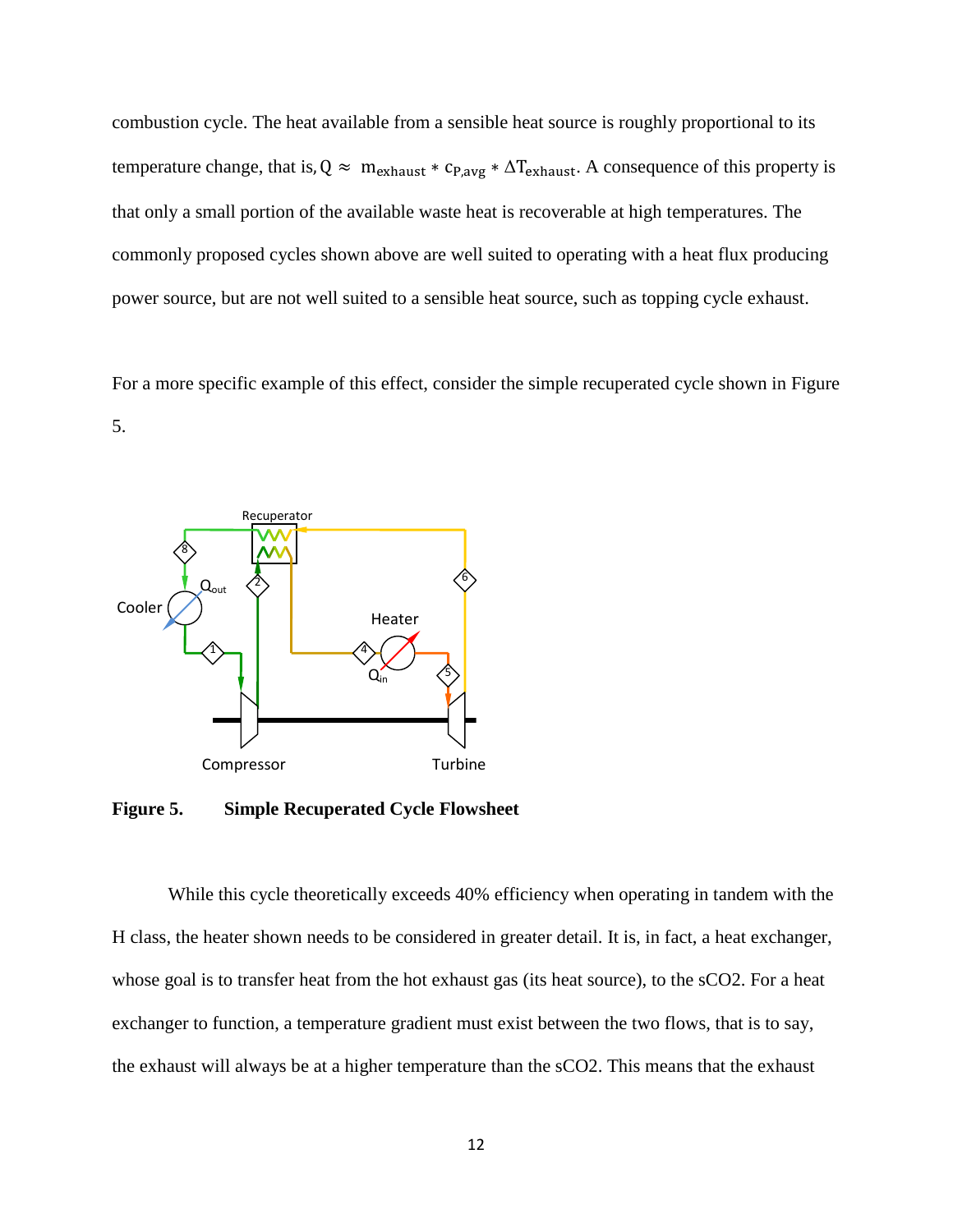gases will only supply heat until it reaches a temperature marginally greater than  $T<sub>4</sub>$ . Due to the recuperator,  $T_4$  is considerably higher than the ambient temperature, in the vicinity of 400° C, which means that the exhaust gases, which are this cycle's heat source, will only be cooled to perhaps 420° C. This 420 degree exhaust can no longer supply any heat to the system, so it exits, carrying with it a significant portion of its initial thermal energy. From its initial temperature of 625 $\degree$  C, the exhaust has only been cooled by 205 $\degree$ C. If instead this exhaust were cooled to say,  $215^{\circ}$  C, the temperature change has doubled, which means that the heat input to the system has roughly doubled.

To put it another way, a bottoming cycle may have a thermal efficiency of 50%, but if only 100 MW of heat is supplied to the system, the cycle will only produce 50 MW of usable power. On the other hand, another power cycle might have a thermal efficiency of only 30%, but if it can recover 300 MW of heat from the exhaust, it will produce 90 MW of usable power, nearly double the power of the first cycle. So, while thermal efficiency is certainly an important quality of any power cycle, a high cycle efficiency does not necessarily correlate with a high power output when used with a sensible heat source. A truly effective bottoming cycle would be one in which thermal efficiency is balanced with the ability to recover waste heat. For this reason, in the remainder of this report, the power output of each cycle will be used as the primary measure of each cycle's performance.

13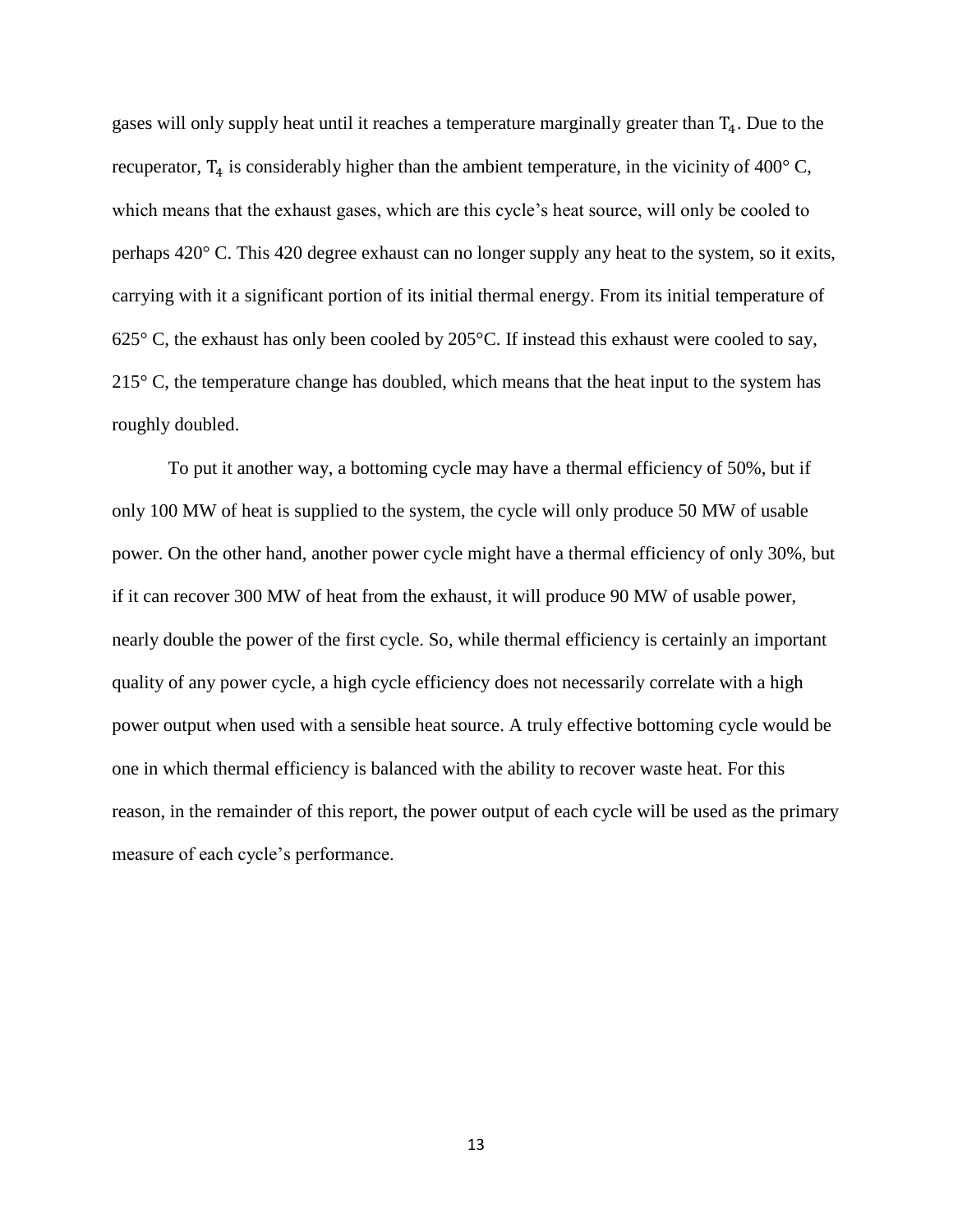# Baseline Cascade Cycle (Cycle 1) Modeling

Included in the Echogen presentation was a simple, baseline idea for an sCO2 bottoming cycle.



### **Figure 6. Cycle 1 Flowsheet**

The cycle consists of one compressor that supplies all of the high pressure, low temperature CO2. The compressor outlet stream is split into two separate flows. The first stream travels through the heat exchanger, recovering heat from the topping cycle exhaust. This first stream is expanded in turbine 1, and is then used to heat the other stream, which is expanded in turbine 2. The advantage of this configuration is that it recovers a large portion of the waste heat from the topping cycle. Due to the absence of a recuperator on the first stream, the exhaust reaches a temperature marginally above  $T_2$ , which is far lower than  $T_4$  from the previous case. A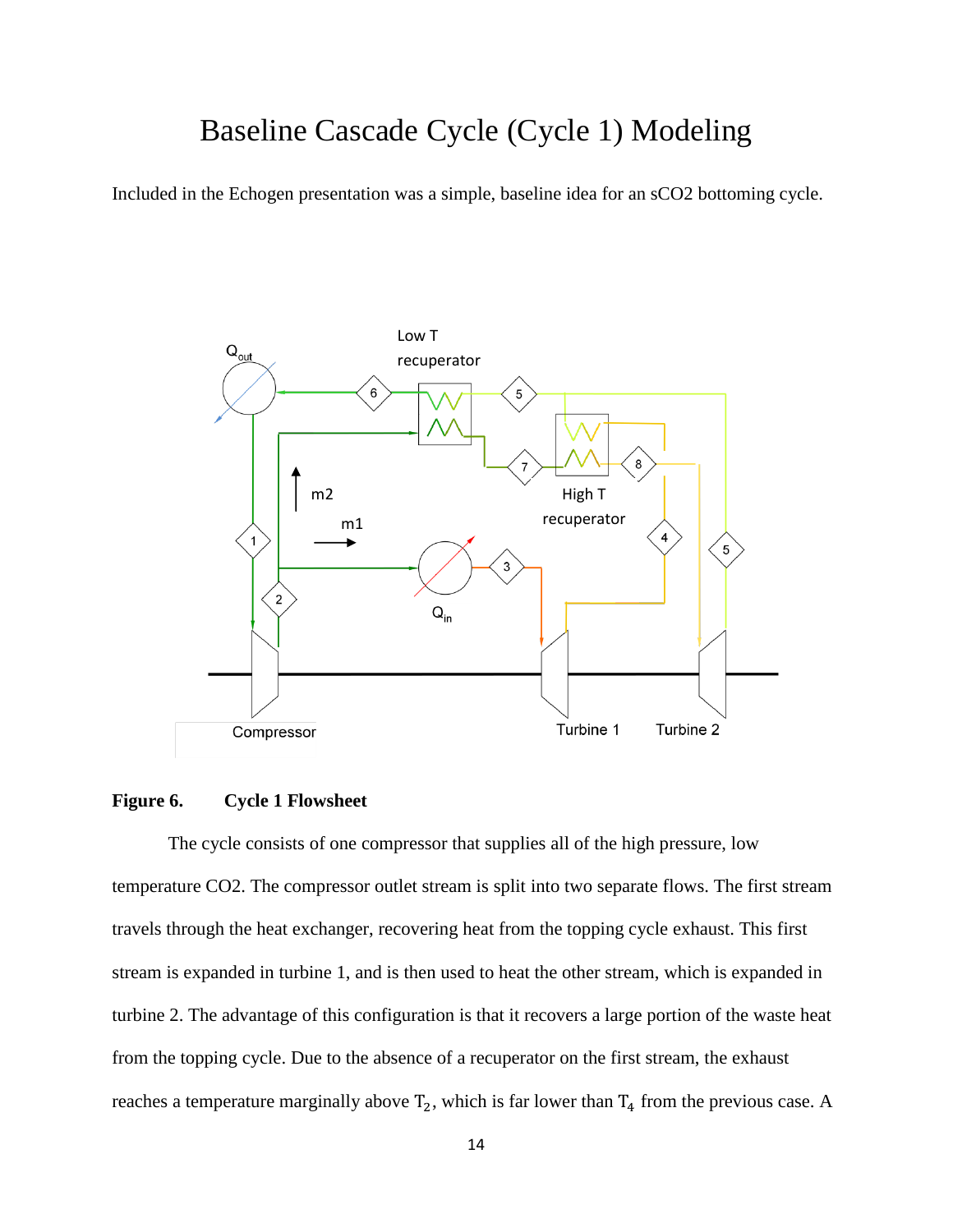much larger portion of the topping cycle waste heat is recovered, at the cost of thermal efficiency. Shown below are the optimized cycle conditions for the H Class and LM6000 cases. Also shown is the shaft power and efficiency of each cycle.

**State 1 2 3 4 5 6 7 8** Pressure(Bar) | 85.00 | 276.00 | 274.62 | 85.86 | 85.43 | 85.43 | 274.62 | 273.25 Temperature (°C) 36.85 86.37 604.85 461.25 313.72 173.67 292.73 441.25 Enthalpy(kJ/kg) 332.12 367.96 1099.63 938.23 767.19 607.23 704.70 893.76 Entropy(kJ/kg\*K) | 1.4258 | 1.4408 | 2.7543 | 2.7790 | 2.5201 | 2.2085 | 2.1980 | 2.4958

**Table 2. Cycle 1 on H Class, state properties**

 $m1 = 52.5\%$   $m2 = 47.5\%$ 

Power Output=133 MW

Efficiency  $= 28.38\%$ 

| <b>State</b>              |        |        | 3      |        | 5      | 6      | 7      | 8      |
|---------------------------|--------|--------|--------|--------|--------|--------|--------|--------|
|                           |        |        |        |        |        |        |        |        |
| Pressure(Bar)             | 85.00  | 276.00 | 274.62 | 85.86  | 85.43  | 85.43  | 274.62 | 273.25 |
|                           |        |        |        |        |        |        |        |        |
| Temperature $(^{\circ}C)$ | 36.85  | 86.37  | 450.85 | 322.38 | 187.64 | 129.01 | 167.51 | 302.38 |
|                           |        |        |        |        |        |        |        |        |
| Enthalpy $(kJ/kg)$        | 332.12 | 367.96 | 905.68 | 776.99 | 623.45 | 553.61 | 525.26 | 717.53 |
|                           |        |        |        |        |        |        |        |        |
| $Entropy(kJ/kg*K)$        | 1.4258 | 1.4408 | 2.5115 | 2.5357 | 2.2443 | 2.0820 | 1.8378 | 2.2214 |
|                           |        |        |        |        |        |        |        |        |

### **Table 3. Cycle 1 on LM6000, state properties**

 $m1 = 55.6\%$   $m2 = 44.4\%$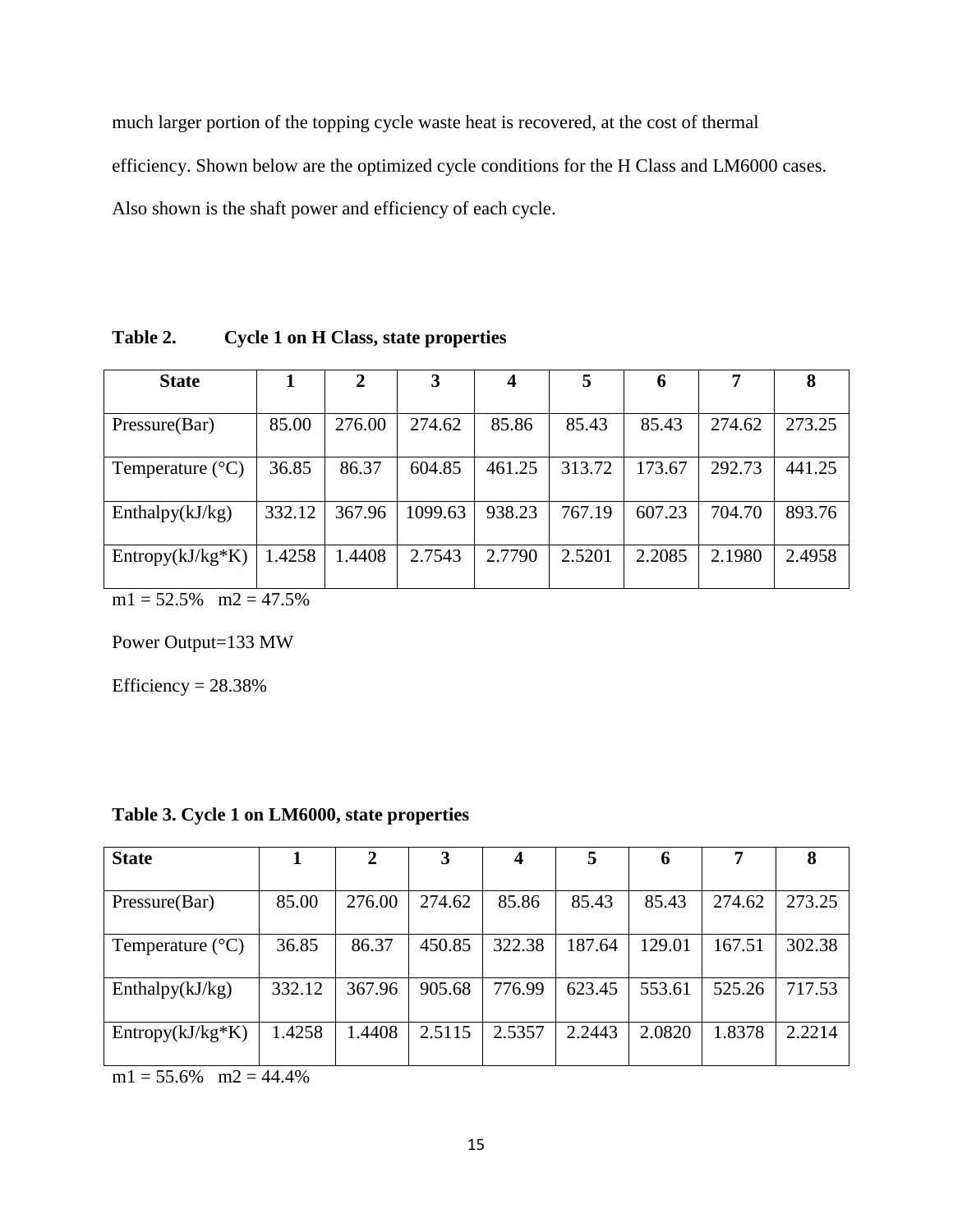#### Power Output  $= 14.2$  MW

Efficiency  $= 25.92\%$ 

While this cycle displays good heat recovery, a major drawback of the design is that the low temperature recuperator is not very effective, due to a higher mass flow rate on the hot side than on the cold side. The cold side of the recuperator contains only the sCO2 that is going toward turbine 2, while the hot side contains the recombined outlet streams of both turbines. Shown below is an example temperature profile of the two recuperators in Cycle 1.



**Figure 7 Temperature profile of Cycle 1 recuperators with labeled states**

The temperature at state 6 is significantly higher than the temperature at state 2. The flow at state 6 goes straight to the precooler, which rejects this thermal energy to a heat sink, rather than being used to heat the high pressure sCO2 on the way to a turbine. Ideally,  $T_6$  would reach a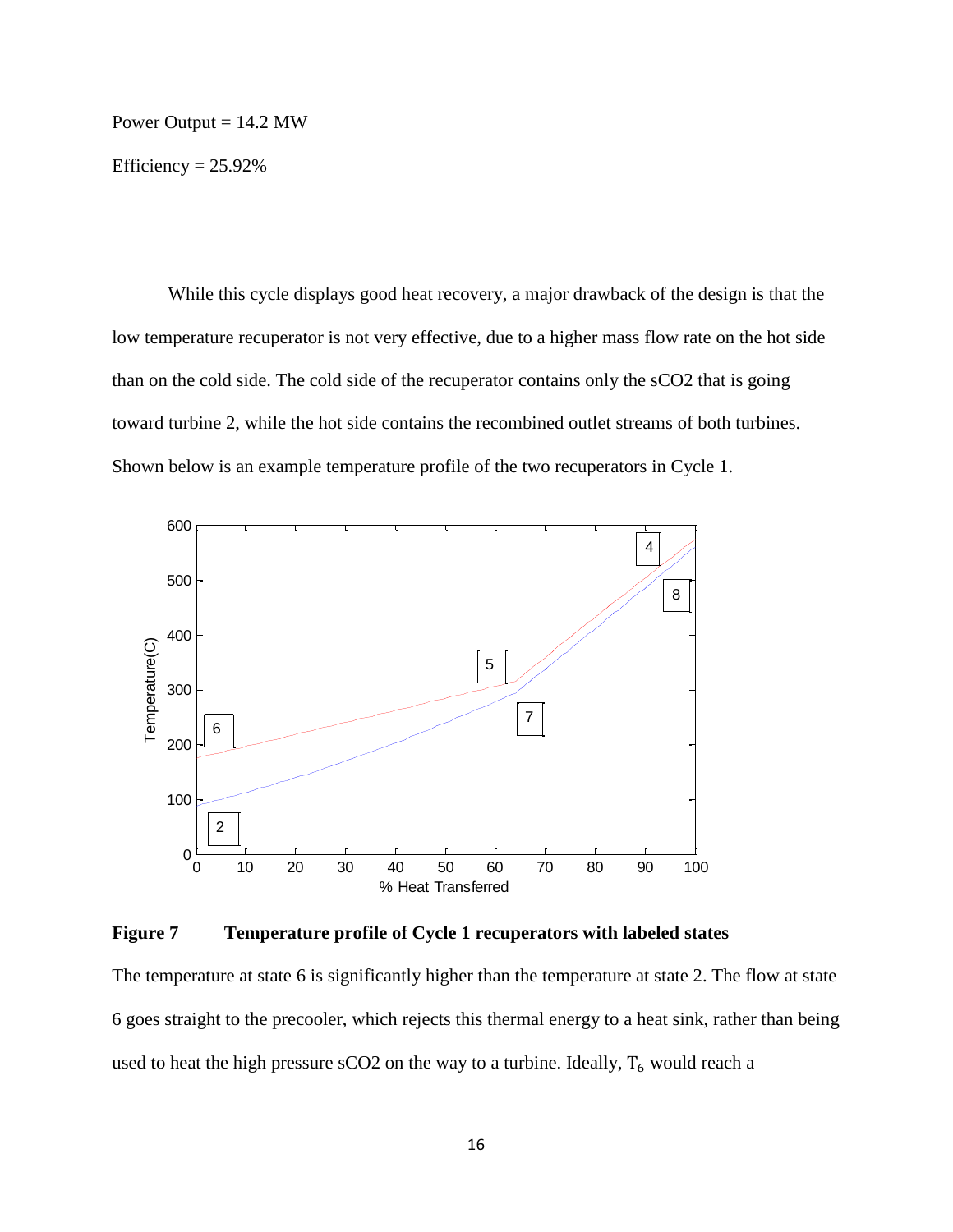temperature only marginally above  $T_2$ , which would signify that a larger quantity of heat was recuperated.

# Cycle 2

In an effort to reduce the heat rejection in the precooler, I devised another cycle configuration that allows for a slightly higher flow rate through the cool side of the low temperature recuperator. The higher flow rate causes a slightly larger amount of heat to be recuperated from the turbine outlet streams.



**Figure 8 Cycle 2 Flowsheet**

The main difference from Cycle 1 is that the hot exhaust gas is used to heat the high pressure sCO2 on the way to both turbines. The hot exhaust gas is first used to heat stream 2 from  $T_7$  to  $T_8$ , then to heat stream 1 from  $T_2$  to  $T_3$ . This configuration allows for the mass flowrate through the cold side of the low temperature recuperator to be slightly higher, causing the temperature profile to track a little bit more closely.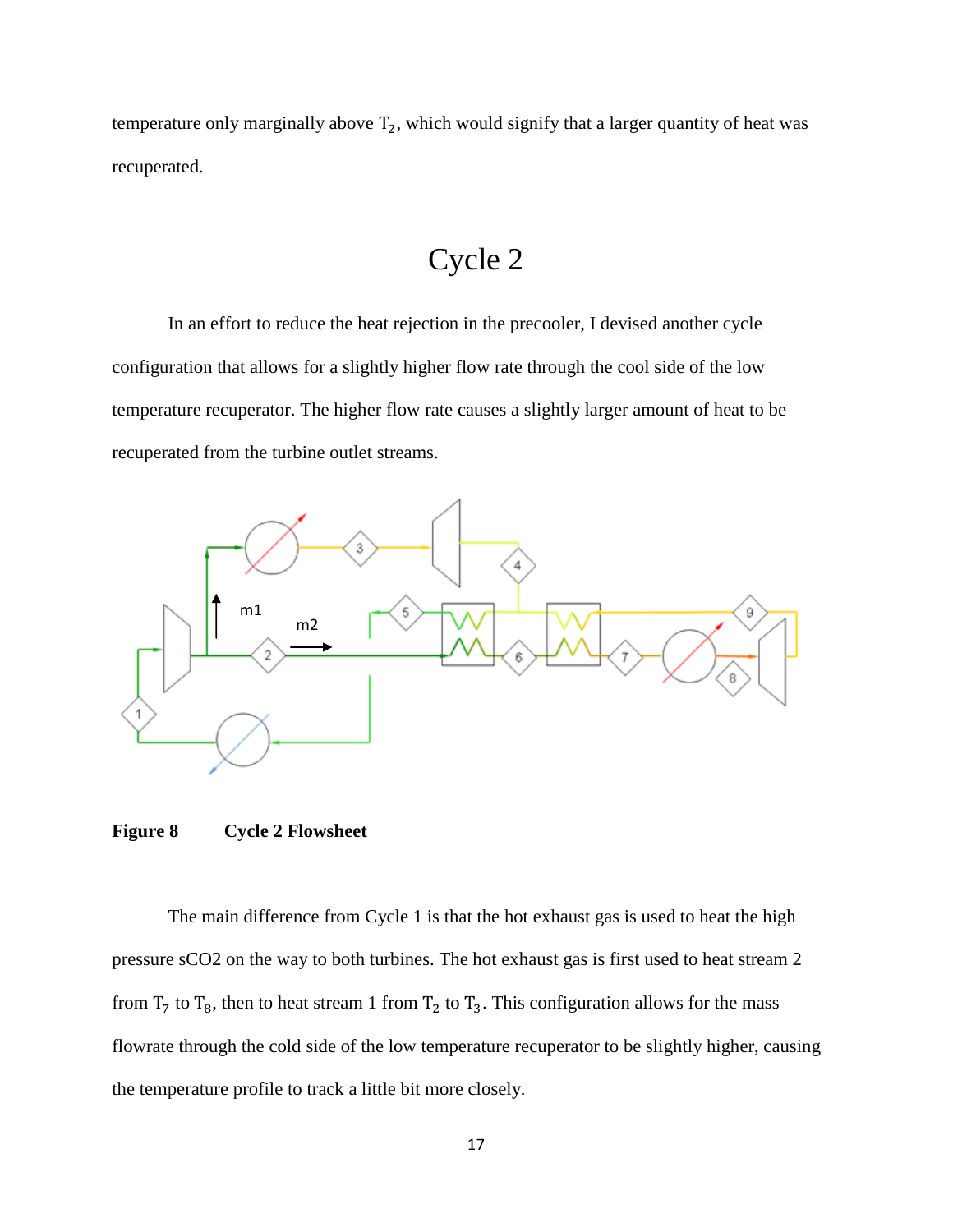

**Figure 9 Temperature profile of Cycle 2 recuperators** 

In this example temperature profile for cycle 2, one can see that the precooler inlet temperature is now approximately 151° C, down from 174° C in the first cycle. This extra recuperated heat leads to a slightly higher predicted shaft power than the first case. The state properties of this cycle when used on the H Class and LM6000 are shown with the associated efficiency and shaft power below.

**Table 4. Cycle 2 on H Class, state properties**

| <b>State</b>              |       | 2     |        | 4     | $\mathbf{z}$ | O     |       | 8      | 9     |
|---------------------------|-------|-------|--------|-------|--------------|-------|-------|--------|-------|
| Pressure(Bar)             | 84.00 | 276.0 | 274.6  | 84.85 | 84.42        | 277.4 | 278.8 | 280.2  | 85.27 |
| Temperature $(^{\circ}C)$ | 36.85 | 91.76 | 421.85 | 295.0 | 150.7        | 274.5 | 421.9 | 604.85 | 458.1 |
| Enthalpy $(kJ/kg)$        | 341.6 | 379.5 | 869.27 | 745.9 | 580.5        | 680.1 | 868.8 | 1099.3 | 934.6 |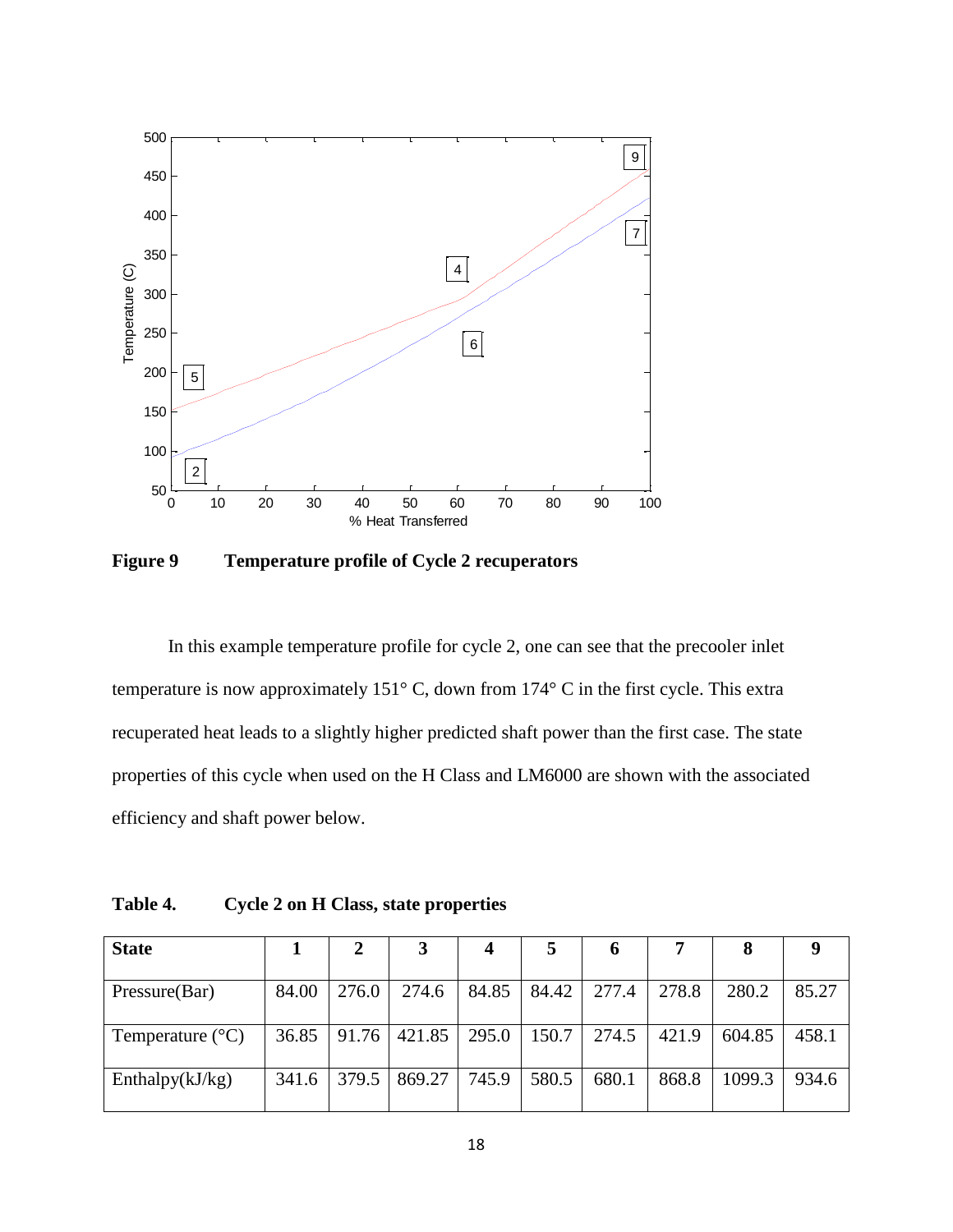| Entropy(kJ/kg*K)   1.457   1.472   2.4601   2.489   2.149   2.152   2.457   2.750 |  |  |  |  |  |
|-----------------------------------------------------------------------------------|--|--|--|--|--|
|                                                                                   |  |  |  |  |  |

m1=45% m2=55%

Power  $= 145$  MW

Efficiency  $= 31.18%$ 

**Table 5. Cycle 2 on LM6000, state properties**

| <b>State</b>              |       | 2     | 3     | $\boldsymbol{4}$ | 5     | 6     |       | 8     | 9     |
|---------------------------|-------|-------|-------|------------------|-------|-------|-------|-------|-------|
| Pressure(Bar)             | 84.00 | 276.0 | 274.6 | 84.85            | 84.42 | 277.4 | 278.8 | 280.2 | 85.27 |
| Temperature $(^{\circ}C)$ | 36.85 | 91.76 | 246.9 | 136.5            | 117.6 | 116.8 | 246.9 | 451.2 | 319.8 |
| Enthalpy $(J/kg)$         | 341.6 | 379.5 | 643.3 | 563.2            | 539.8 | 431.5 | 642.5 | 905.6 | 774.2 |
| $Entropy(J/kg*K)$         | 1.457 | 1.473 | 2.085 | 2.107            | 2.049 | 1.610 | 2.081 | 2.507 | 2.532 |

m1=55% m2=45%

Efficiency  $= 24.78%$ 

Power =  $13.4$  MW

# Effect of Intercooling on Cycle Performance

Adding an intercooler to the compression process was found to increase the net power output of the previous two cycles. The intercooler decreases the total compression work, and it also decreases the minimum temperature of the high pressure sCO2. The lower temperature at the compressor outlet increases the heat transfer in the low temperature recuperator, and also cools the topping cycle exhaust gases to a lower temperature, improving the ability of the cycle to recover heat from the topping cycle exhaust gases.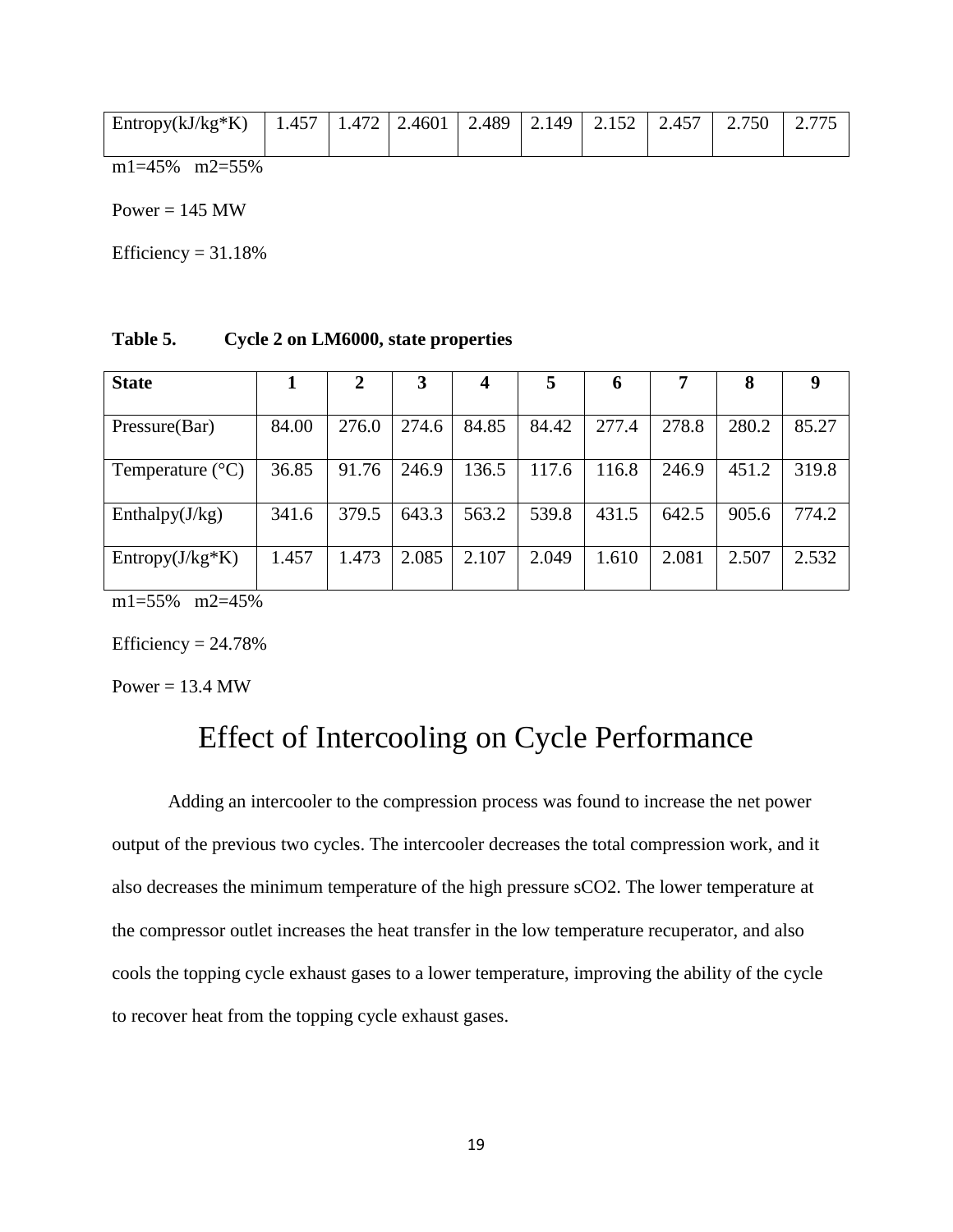

| Figure 10.<br><b>Cycle 1 with intercooler flowsheet</b> |  |
|---------------------------------------------------------|--|
|---------------------------------------------------------|--|

| Table 6. | Intercooled Cycle 1 on H Class, state properties |  |
|----------|--------------------------------------------------|--|
|----------|--------------------------------------------------|--|

| <b>State</b>              |       | 2      | 3      | 4      | 5      | 6      |        | 8      | 9      | 10     | 11    |
|---------------------------|-------|--------|--------|--------|--------|--------|--------|--------|--------|--------|-------|
|                           |       |        |        |        |        |        |        |        |        |        |       |
| Pressure(Bar)             | 60.00 | 89.00  | 88.56  | 276.0  | 274.6  | 60.60  | 60.30  | 274.6  | 273.3  | 271.9  | 60.91 |
| Temperature $(^{\circ}C)$ | 36.85 | 69.72  | 36.85  | 76.62  | 370.9  | 218.1  | 102.9  | 197.7  | 370.8  | 604.8  | 424.7 |
| Enthalpy $(kJ/kg)$        | 445.7 | 464.6  | 314.9  | 347.1  | 805.0  | 666.6  | 537.9  | 572.9  | 805.2  | 1099.  | 898.8 |
| $Entropy(kJ/kg*K)$        | .8270 | 1.8353 | 1.3681 | 1.3820 | 2.3641 | 2.3958 | 2.0976 | 1.9425 | 2.3653 | 2.7564 | 2.789 |

 $m1 = 43\%$   $m2 = 57\%$ 

Power =  $161$  MW

Efficiency =  $33.71%$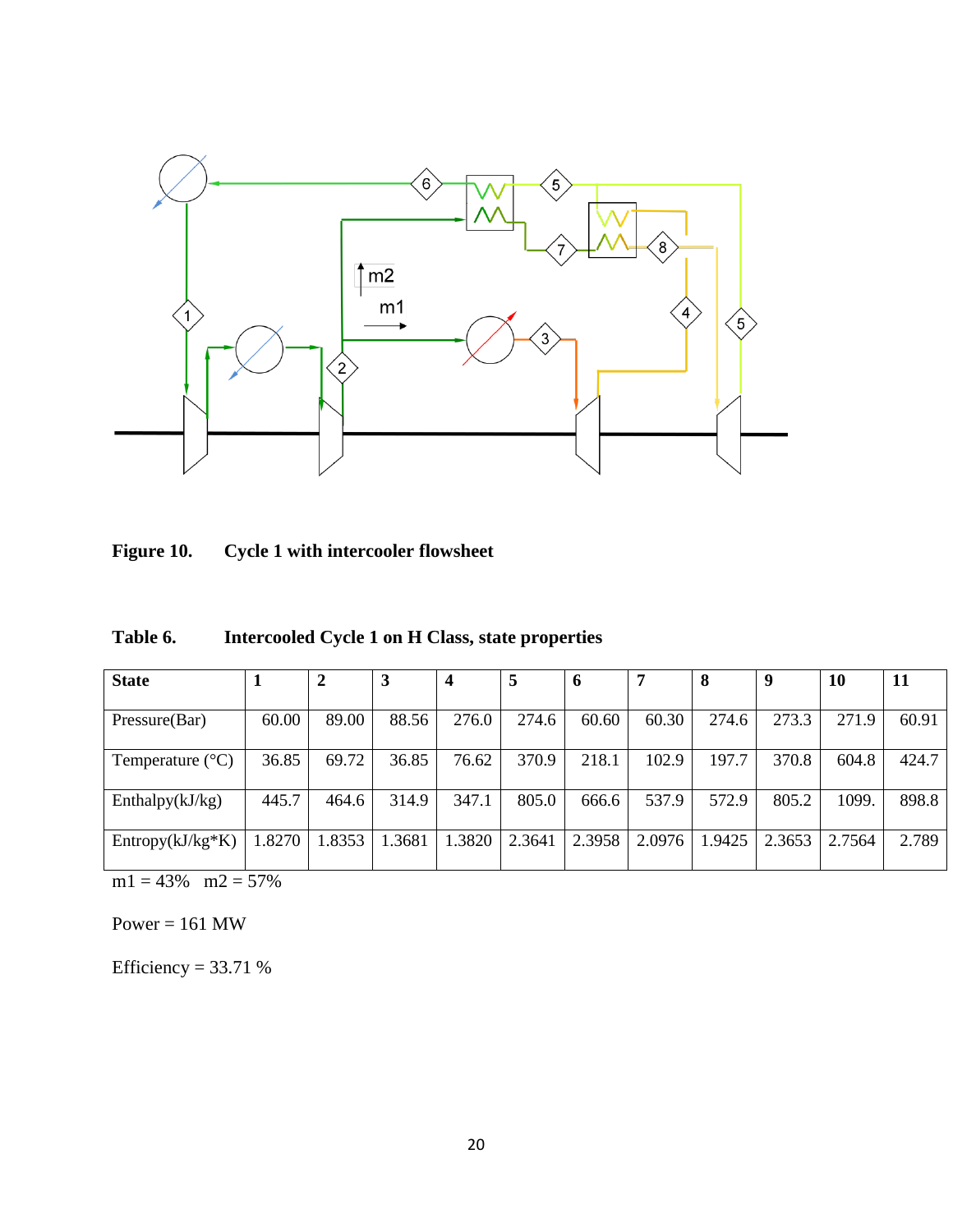| <b>State</b>              |       | 2     | 3     | 4      |        | 6      |        | 8      | 9     | 10    |
|---------------------------|-------|-------|-------|--------|--------|--------|--------|--------|-------|-------|
| Pressure(Bar)             | 50.00 | 89.00 | 88.56 | 276.0  | 274.6  | 50.76  | 50.50  | 50.25  | 274.6 | 273.3 |
| Temperature $(^{\circ}C)$ | 36.85 | 86.90 | 36.85 | 76.62  | 450.9  | 272.0  | 99.17  | 98.12  | 77.75 | 252.0 |
| Enthalpy $(J/kg)$         | 462.4 | 493.6 | 314.8 | 347.1  | 905.7  | 728.6  | 540.3  | 539.3  | 349.7 | 650.7 |
| $Entropy(J/kg*K)$         | 1.905 | 1.918 | 1.368 | 1.3820 | 2.5115 | 2.5481 | 2.1331 | 2.1312 | 1.390 | 2.099 |

**Table 7. Intercooled Cycle 1 on LM6000, state properties**

 $m1 = 61.5\%$   $m2 = 38.5\%$ 

 $Power = 14.4 MW$ 

Efficiency  $= 25.60\%$ 



**Figure 11. Cycle 2 with intercooler flowsheet**

| Table 8. |  |  | Intercooled Cycle 2 on H class, state properties |
|----------|--|--|--------------------------------------------------|
|----------|--|--|--------------------------------------------------|

| <b>State</b>  |       |       | ັ     |                 |       |       |       |       | 10    |       |
|---------------|-------|-------|-------|-----------------|-------|-------|-------|-------|-------|-------|
| Pressure(Bar) | 60.00 | 89.00 | 88.56 | $276.0$   274.6 | 60.60 | 60.30 | 274.6 | 273.3 | 271.9 | 60.91 |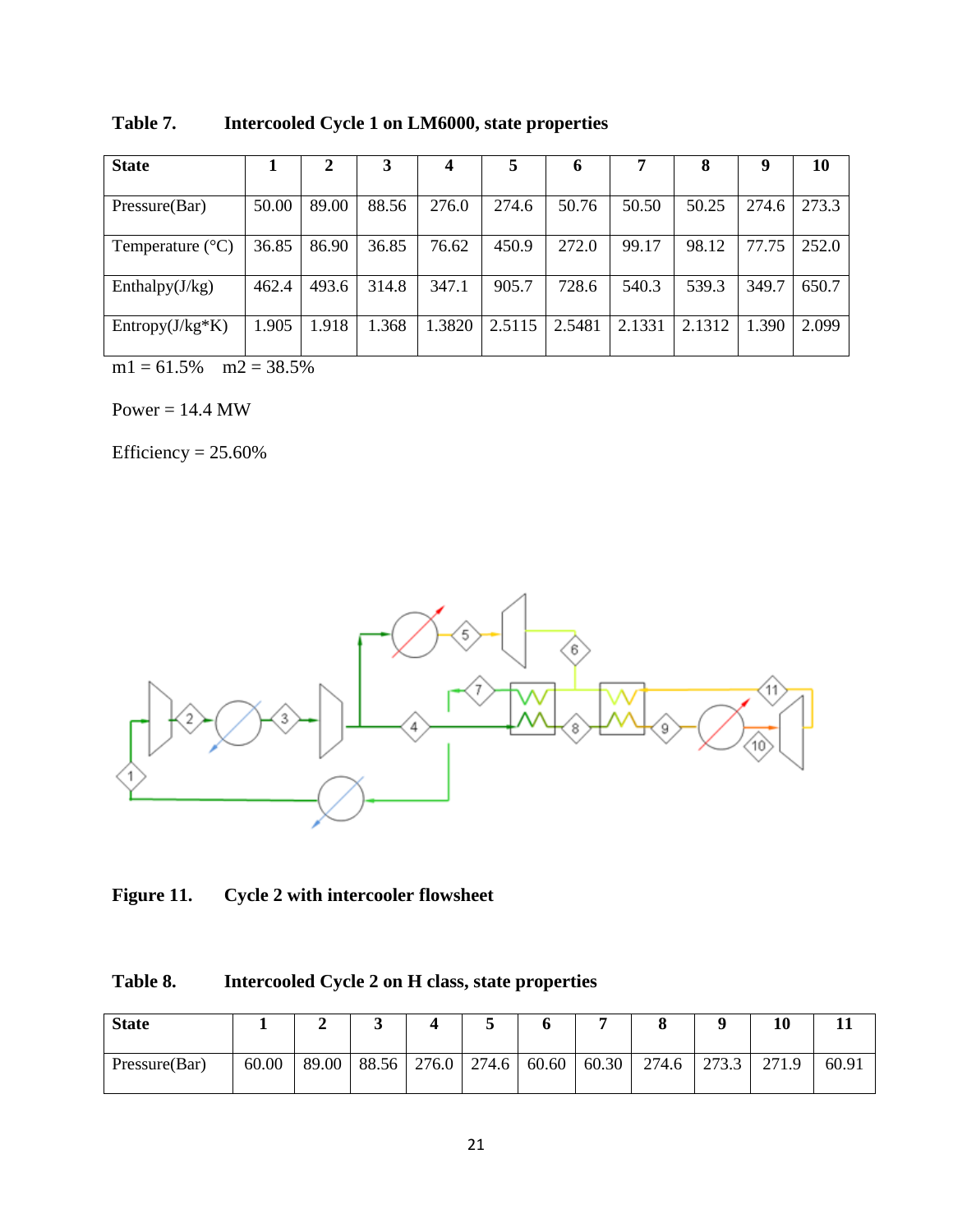| Temperature        |       |       |       |       |       |       |       |       |       |       |       |
|--------------------|-------|-------|-------|-------|-------|-------|-------|-------|-------|-------|-------|
|                    | 36.85 | 69.72 | 36.85 | 76.62 | 370.8 | 218.1 | 102.9 | 197.7 | 370.9 | 604.9 | 424.7 |
| $({}^{\circ}C)$    |       |       |       |       |       |       |       |       |       |       |       |
| Enthalpy $(kJ/kg)$ | 445.7 | 464.6 | 314.9 | 347.1 | 805.0 | 666.6 | 537.9 | 572.9 | 805.1 | 1100. | 898.8 |
|                    |       |       |       |       |       |       |       |       |       |       |       |
| Entropy            |       |       |       |       |       |       |       |       |       |       |       |
|                    | 1.827 | 1.835 | 1.368 | 1.382 | 2.364 | 2.396 | 2.098 | 1.943 | 2.365 | 2.756 | 2.789 |
| $(kJ/kg*K)$        |       |       |       |       |       |       |       |       |       |       |       |
|                    |       |       |       |       |       |       |       |       |       |       |       |

 $m1 = 43\%$   $m2 = 57\%$ 

Power =  $161$  MW

Efficiency =  $33.71%$ 

The addition of an intercooler into these cycles increases the net power significantly. The power output of Cycle 1 increased by 12% on the H Class and 1.4% on the LM-6000. The power output of Cycle 2 increased by 11% and 10% on the H Class and LM-6000 respectively. This data suggests that the use of an intercooler should be considered for any sCO2 cycle.

# Cycle 3

On Cycle 1 and Cycle 2, the recuperator temperature profiles still did not track very well, so I decided to use a different approach for the last cycle. By studying a graph of the specific heat capacity of high pressure sCO2, low pressure sCO2, and exhaust gas, I noticed that high pressure sCO2 has a very large heat capacity at lower temperatures, which drops off as the temperature rises. The low pressure sCO2 also has a higher heat capacity at low temperatures, but it does not change as drastically.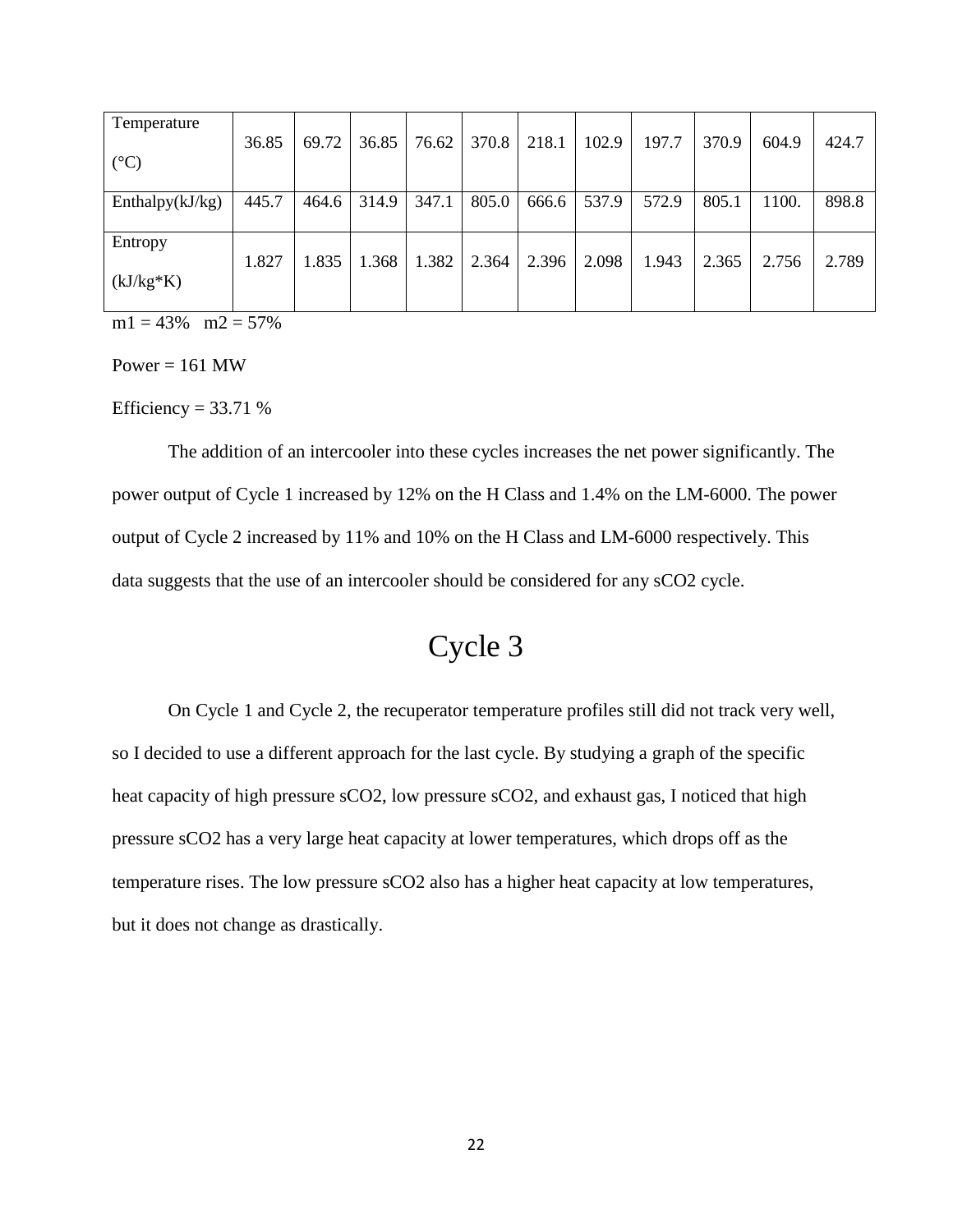

**Figure 12. Specific Heat Capacity vs Temperature**

Using this graph, I designed a new cycle that takes advantage of this varying heat capacity by controlling the sCO2 flow rates through the heat exchangers to maximize heat transfer.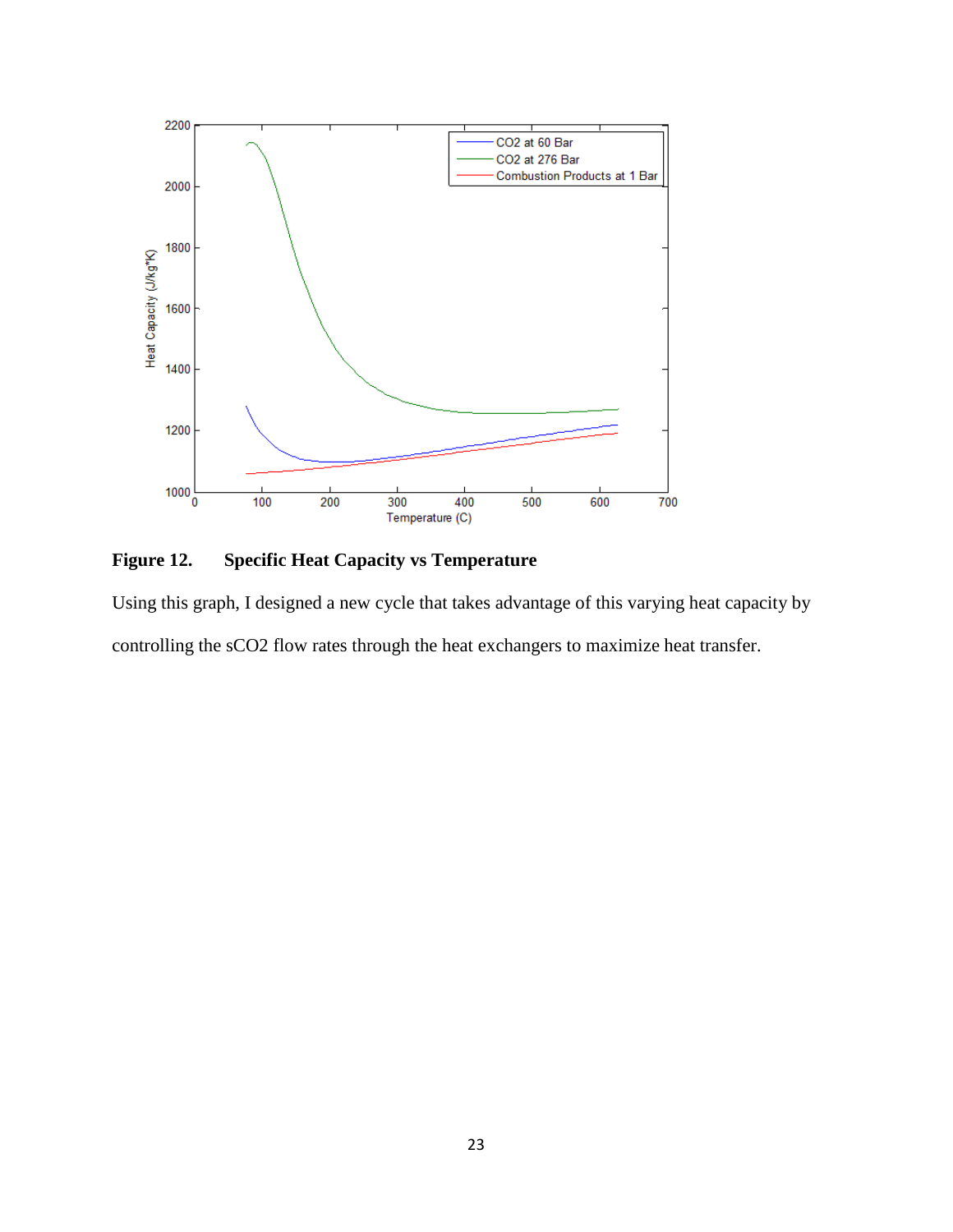Hot Exhaust Gases from Topping Cycle



**Figure 13. Cycle 3 flowsheet**

To understand this cycle, consider the hot exhaust gases from the topping cycle and the turbine outlet streams to be two separate sources of heat for the high pressure sCO2 as it travels toward the turbines. In the transition from state 4 to state 5, the high pressure sCO2 is heated concurrently by either the external heat source (exhaust gases), or by recuperation. The flows are recombined at state 5, and then split again, this time with different mass flow rates. The flow into turbine 1 is heated by the exhaust gas, and the turbine 1 outlet stream is used to heat the turbine 2 inlet stream, just like in Cycle 1. The advantage of this configuration is the ability to "tune" the temperature profiles of the recuperators by altering the mass flow rates through each recuperator and heat exchanger. In this configuration, m2 should be larger than m1. A large m2, combined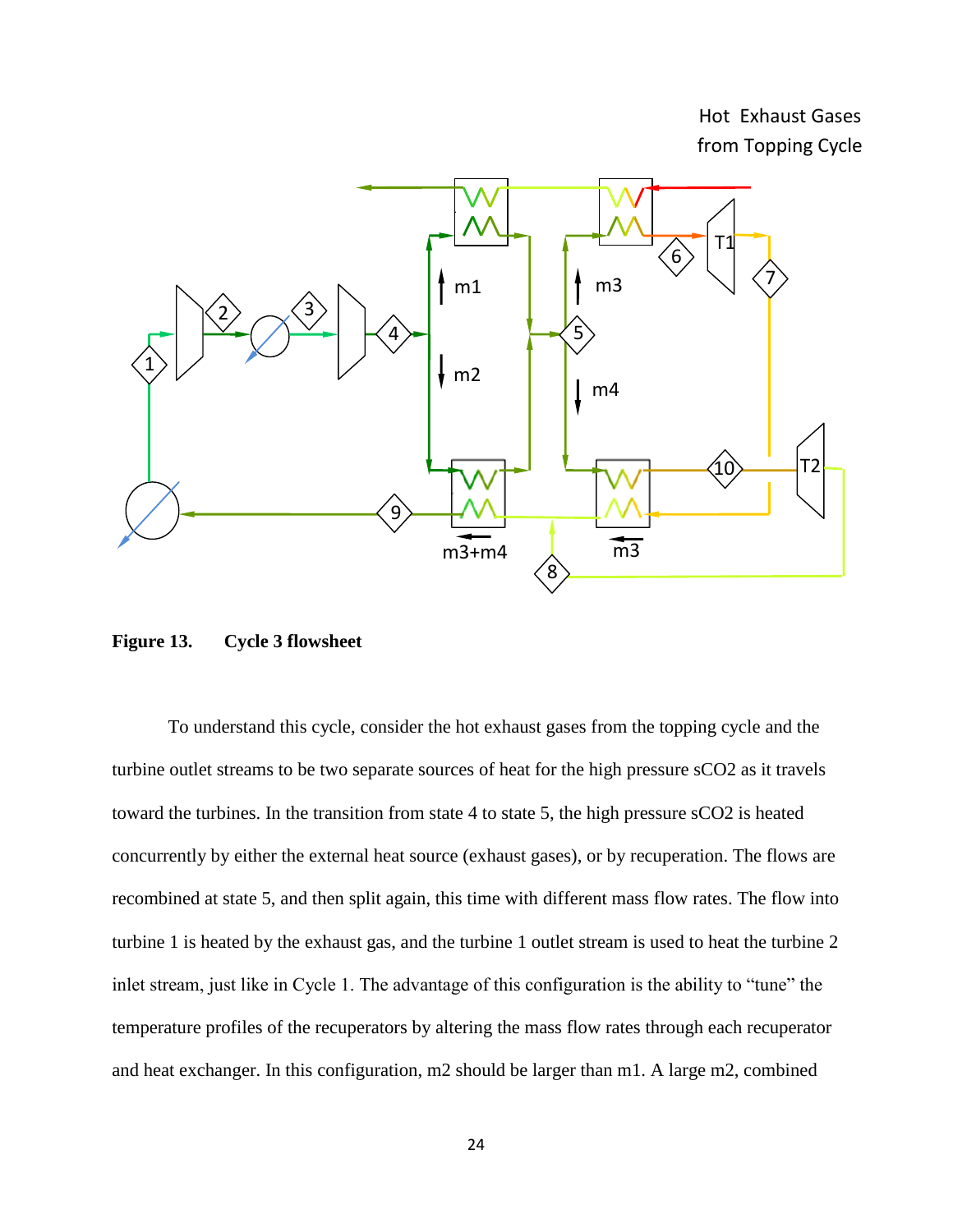with the high heat capacity of the high pressure, low temperature stream allows the temperature profile of the low T recuperator profile to track very closely.

The flows are recombined at state 5, then split again, this time sending a higher ratio of the sCO2 to be heated by the exhaust gases. By finding the optimal mass flow rates, the temperature profiles of both recuperators can be more precisely controlled, ultimately leading to a larger quantity of recuperated heat, without compromising the cycle's ability to recover waste heat from the topping cycle.



Shown is an example temperature profile of Cycle 3

**Figure 14. Temperature profile for Cycle 3 recuperators** 

As can be seen, the temperature profile of both recuperators track much more closely than in Cycles 1 or 2, and the precooler inlet temperature approaches the minimum temperature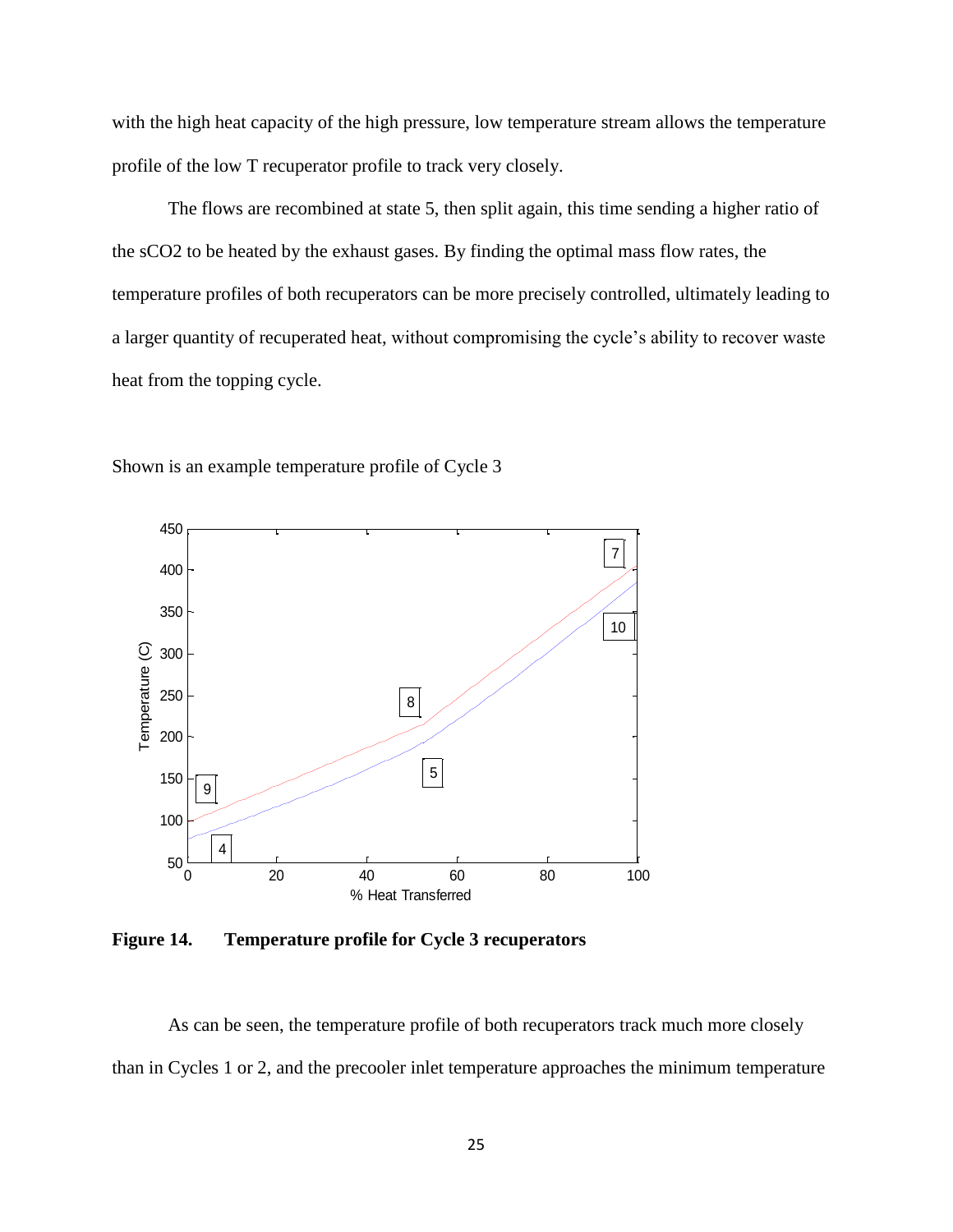difference from the compressor outlet temperature, signifying that the quantity of recuperated heat cannot be increased much further.

| <b>State</b>                                                                              |       |       | 3 | 4 | 5 | 6                                                               | 8 | 9 | 10                                                    |
|-------------------------------------------------------------------------------------------|-------|-------|---|---|---|-----------------------------------------------------------------|---|---|-------------------------------------------------------|
| Temp(°C)                                                                                  | 36.85 | 70.69 |   |   |   | 36.85   75.08   232.28   604.85   424.14   247.92   90.98       |   |   | 404.10                                                |
| Pressure(bar)                                                                             | 50.00 | 89.00 |   |   |   |                                                                 |   |   | 88.56 276.00 274.62 273.25 50.76 50.50 50.25 27324.69 |
| Enthalpy(kJ/kg)                                                                           |       |       |   |   |   | 462.41 492.22 314.87 345.64 565.03 1099.69 877.53 666.54 528.32 |   |   | 822.91                                                |
| $\text{Entropy}(kJ/kg*K) 1.9049 1.9141 1.3681 1.3778 1.9257 2.7554 2.7924 2.4287 2.1014 $ |       |       |   |   |   |                                                                 |   |   | 2.3925                                                |

**Table 9. Cycle 3 on H Class, state properties**

 $m1 = 37\%$   $m2 = 63\%$ 

 $m3 = 55\%$   $m4 = 45\%$ 

Power =  $169$  MW

Efficiency =  $35.20\%$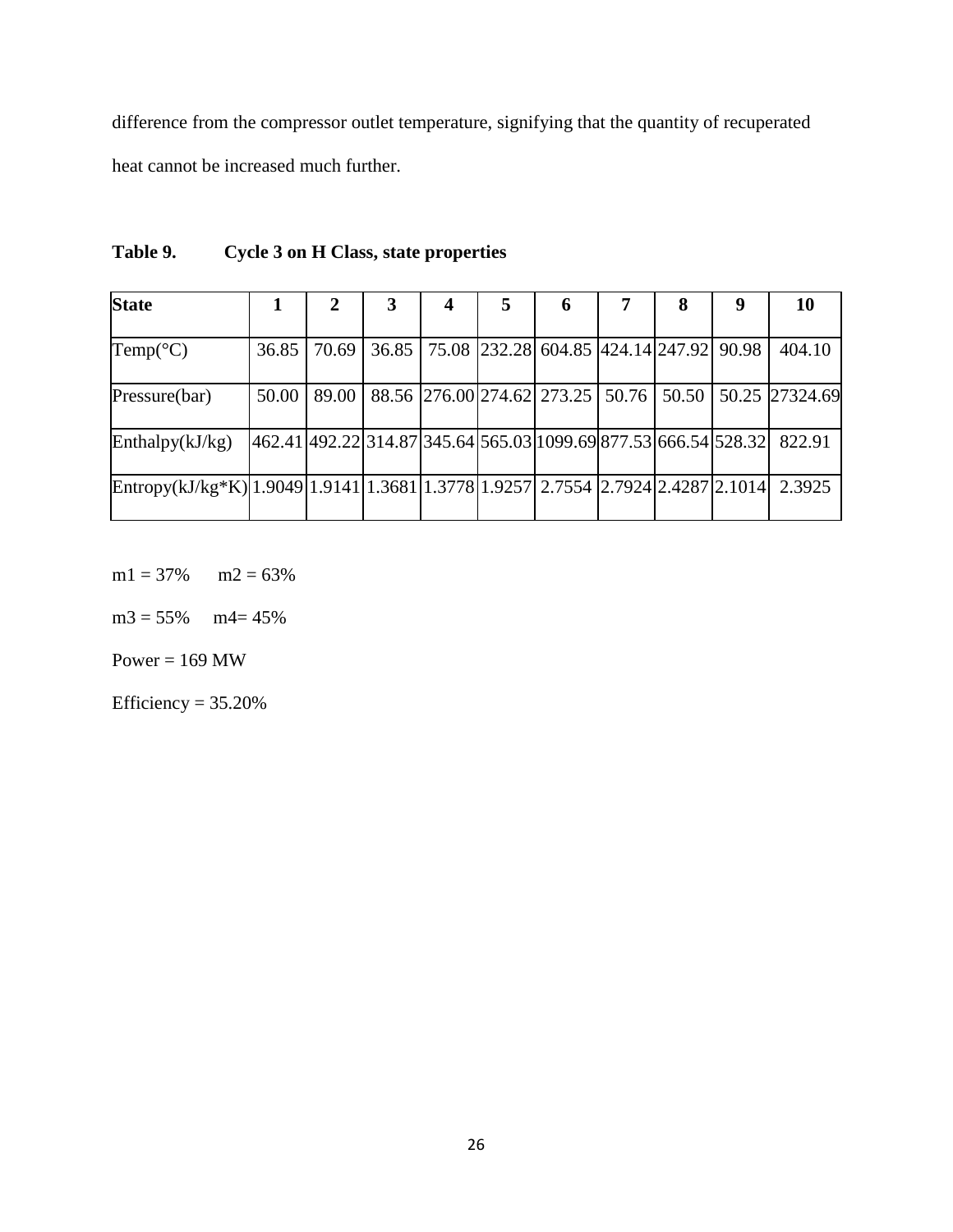| <b>State</b>              |       | 2     | 3     | $\boldsymbol{4}$ | 5     | 6     |       | 8     | 9     | 10    |
|---------------------------|-------|-------|-------|------------------|-------|-------|-------|-------|-------|-------|
| Pressure(Bar)             | 60.00 | 89.00 | 88.56 | 276.0            | 274.6 | 273.3 | 60.91 | 60.60 | 60.30 | 273.3 |
| Temperature $(^{\circ}C)$ | 36.85 | 69.72 | 36.85 | 76.62            | 105.0 | 451.1 | 289.7 | 129.1 | 98.55 | 269.7 |
| Enthalpy $(kJ/kg)$        | 445.7 | 464.6 | 314.9 | 347.1            | 407.9 | 906.1 | 745.7 | 567.9 | 532.7 | 674.5 |
| $Entropy(kJ/kg*K)$        | 1.827 | 1.835 | 1.368 | 1.382            | 1.550 | 2.513 | 2.545 | 2.174 | 2.084 | 2.144 |

**Table 10. Cycle 3 on LM6000, state properties**

 $m1 = 42\%$   $m2 = 58\%$ 

 $m3 = 60\%$   $m4 = 40\%$ 

Power =  $15.2$  MW

Efficiency  $= 27\%$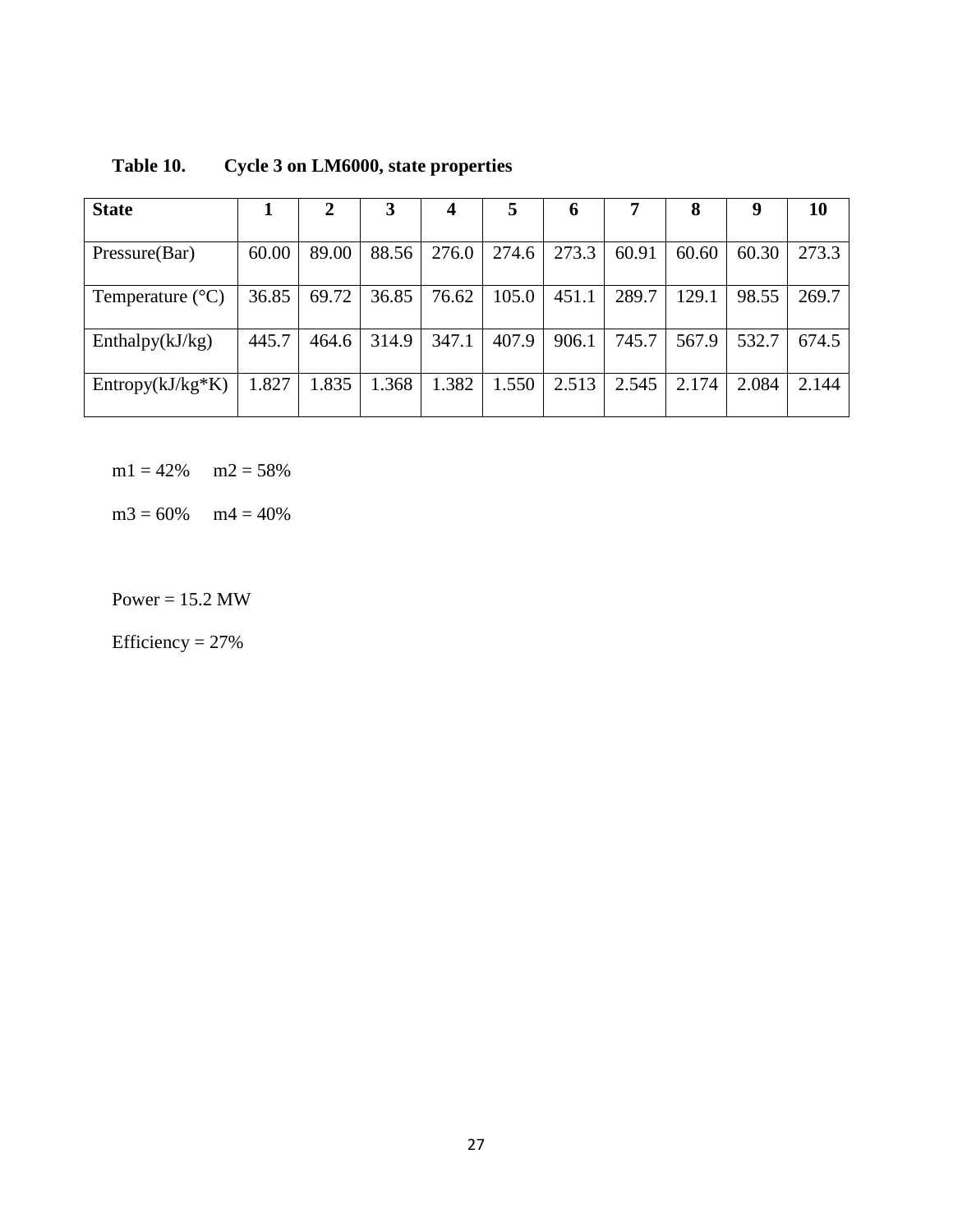# Summary of Results

The resultant power outputs of each sCO2 cycle when used with either the Siemens H

Class topping cycle or LM6000 topping cycle are tabulated in Table 11, along with the

benchmark steam bottoming cycle, found in bold at the bottom of the table.

|                                            | <b>H</b> Class | <b>LM6000</b>  |
|--------------------------------------------|----------------|----------------|
|                                            |                |                |
| Cycle 1 Power                              | 133 MW         | 14.2 MW        |
| Intercooled Cycle 1 Power                  | 149 MW         | 14.4 MW        |
| Cycle 2 Power                              | 145 MW         | 13.4 MW        |
| Intercooled Cycle 2 Power                  | 161 MW         | 14.8 MW        |
| Intercooled Cycle 3 Power                  | 169 MW         | 15.2 MW        |
| <b>Current Steam Bottoming Cycle Power</b> | <b>195 MW</b>  | <b>14.0 MW</b> |

**Table 11. Summary of Power Output for all Cycles**

For the H Class application, none of the proposed cycles meet the power output of the steam cycle currently in use. In contrast, all of the sCO2 cycles have a higher output than the steam cycle when used on the LM6000, save for the non-intercooled Cycle 2. The use of an intercooler in each cycle increases the power output of the cycle for both the H Class and LM6000 application. In both the LM6000 and H Class cases, Cycle 3 produces the highest power output.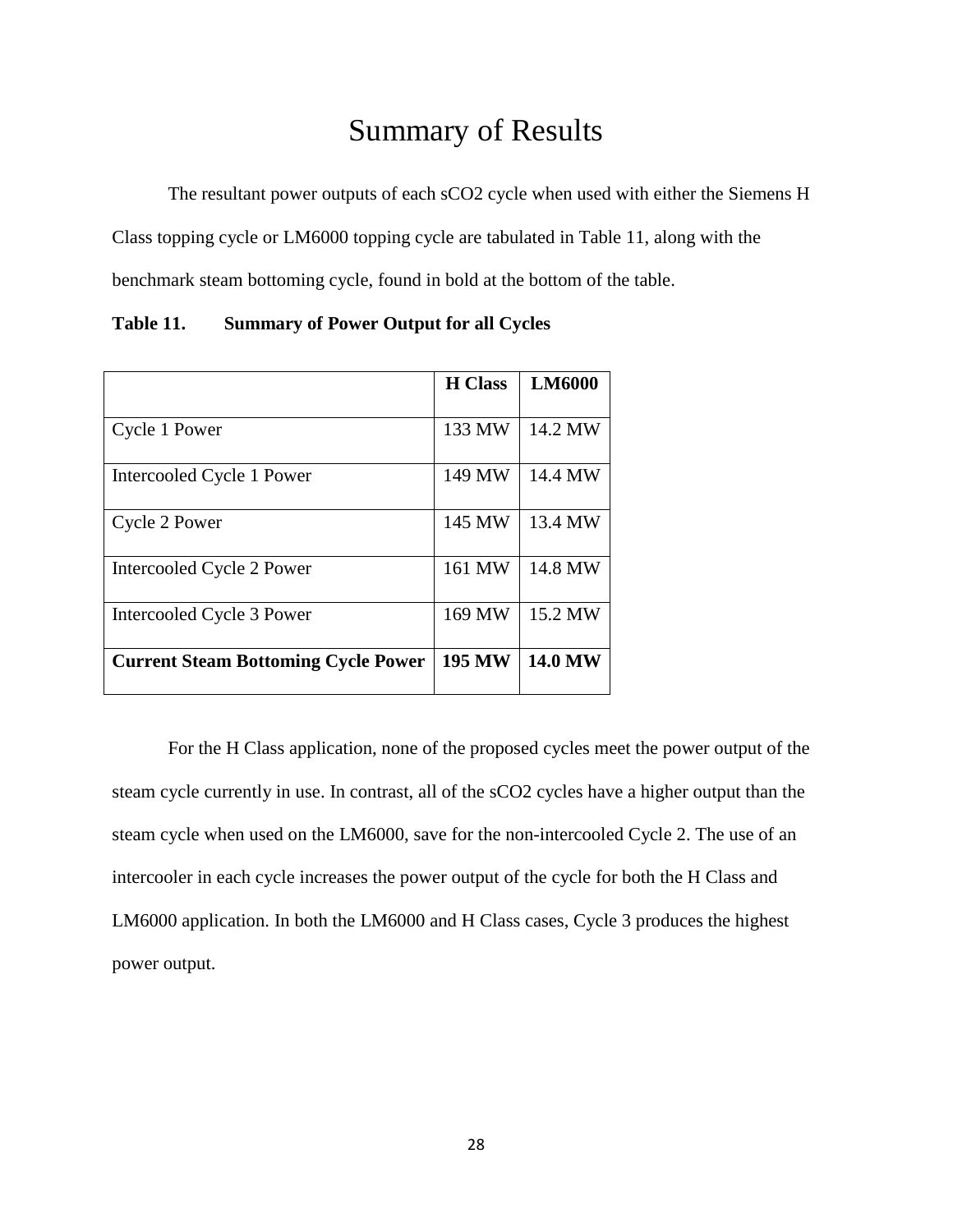### Conclusions and Recommendations

On the LM6000, the top performing cycle, Cycle 3, yields a theoretical power output that is 8.6% higher than the benchmarked steam bottoming cycle. On the other hand, none of the cycles modeled for the high temperature, high power H Class application exceeded the power output of its current steam cycle. Taking only power output into consideration, these findings suggest that an sCO2 bottoming cycle may be better suited to low temperature applications.

A more thorough analysis of these configurations, however, should also include a costbenefit analysis, in order to better gauge the advantages and disadvantages of an sCO2 cycle in comparison to the standard Rankine steam cycle. While the highest performing sCO2 cycle prediction yields only 86.7% of the power output of the current bottoming cycle in place on the H Class, it may still be an attractive alternative, depending on the capital and maintenance costs associated with its implementation. Cycle 3 is recommended for further research, as well as a cost-benefit analysis regarding its potential use as a bottoming cycle for high power, high exhaust temperature gas turbines.

The choice of recommended cycle configuration is not as straightforward for a low power, low temperature application. In the high power case, the associated complexity and cost of Cycle 3 in comparison to Cycles 1 and 2 is probably justified for the increased power output. The comparison is not so simple in the other application. The difference in power between Cycle 1 and Cycle 3 is on the order of 1 MW, which may not be enough to justify the added complexity of Cycle 3 in comparison to Cycle 1. All 3 cycles are recommended for further research and a cost-benefit analysis with regard to its potential use as a bottoming cycle in low power, low temperature applications.

29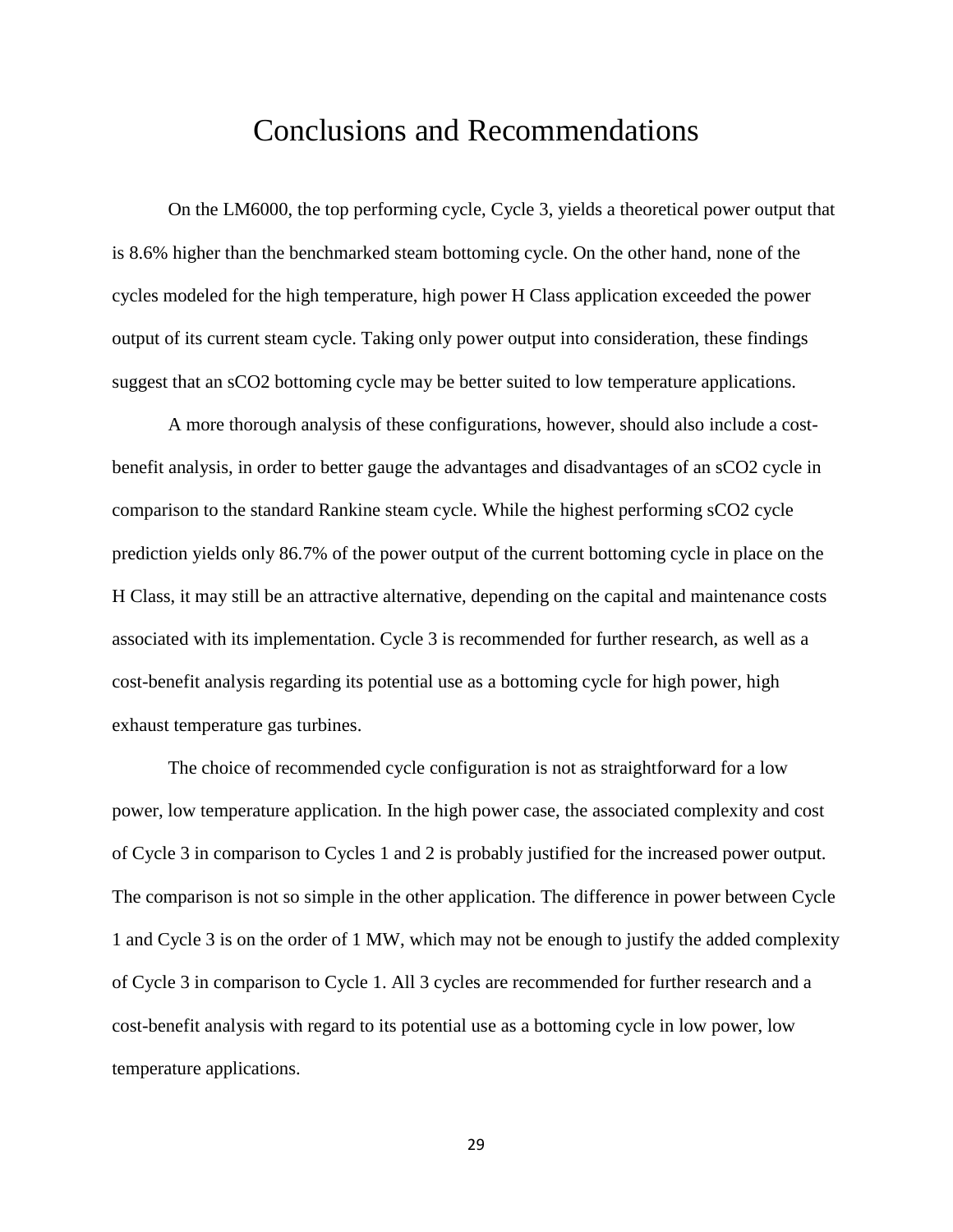Anyone involved in researching or developing an sCO2 bottoming cycle should be wary of using cycle efficiency to describe the performance of a cycle configuration. Bottoming cycle performance should be compared in the context of power output, rather than efficiency, because bottoming cycles operate using a sensible heat source. The ideal sCO2 bottoming cycle will correctly balance the importance of a high thermal efficiency with the ability of the cycle to recover the maximum amount of heat from its source.

### References

- 1. Siemens H Class Technical Data, [http://www.energy.siemens.com/hq/en/power](http://www.energy.siemens.com/hq/en/power-generation/gas-turbines/sgt5-8000h.htm#content=Technical%20Data)[generation/gas-turbines/sgt5-8000h.htm#content=Technical%20Data](http://www.energy.siemens.com/hq/en/power-generation/gas-turbines/sgt5-8000h.htm#content=Technical%20Data)
- 2. General Electric GE LM6000 Technical Data, [http://www.ge](http://www.ge-energy.com/products_and_services/products/gas_turbines_aeroderivative/lm6000_ph.jsp)[energy.com/products\\_and\\_services/products/gas\\_turbines\\_aeroderivative/lm6000\\_ph.jsp](http://www.ge-energy.com/products_and_services/products/gas_turbines_aeroderivative/lm6000_ph.jsp)
- 3. Modified Brayton Power Cycle Using Supercritical  $CO<sub>2</sub>$  as the working fluid, EPRI Internal Report
- 4. Thimsen, David. *Coal Fleet Advisor Meeting, Scottsdale, AZ.* "Closed Brayton Power Cycle with Supercritical  $CO<sub>2</sub> (SCO<sub>2</sub>)$  as Working Fluid"
- 5. Echogen Power Systems. *EPS IGTI Gas Turbo Expo.* "CO2 Power Cycle Developments and Commercialization". June 12, 2012.